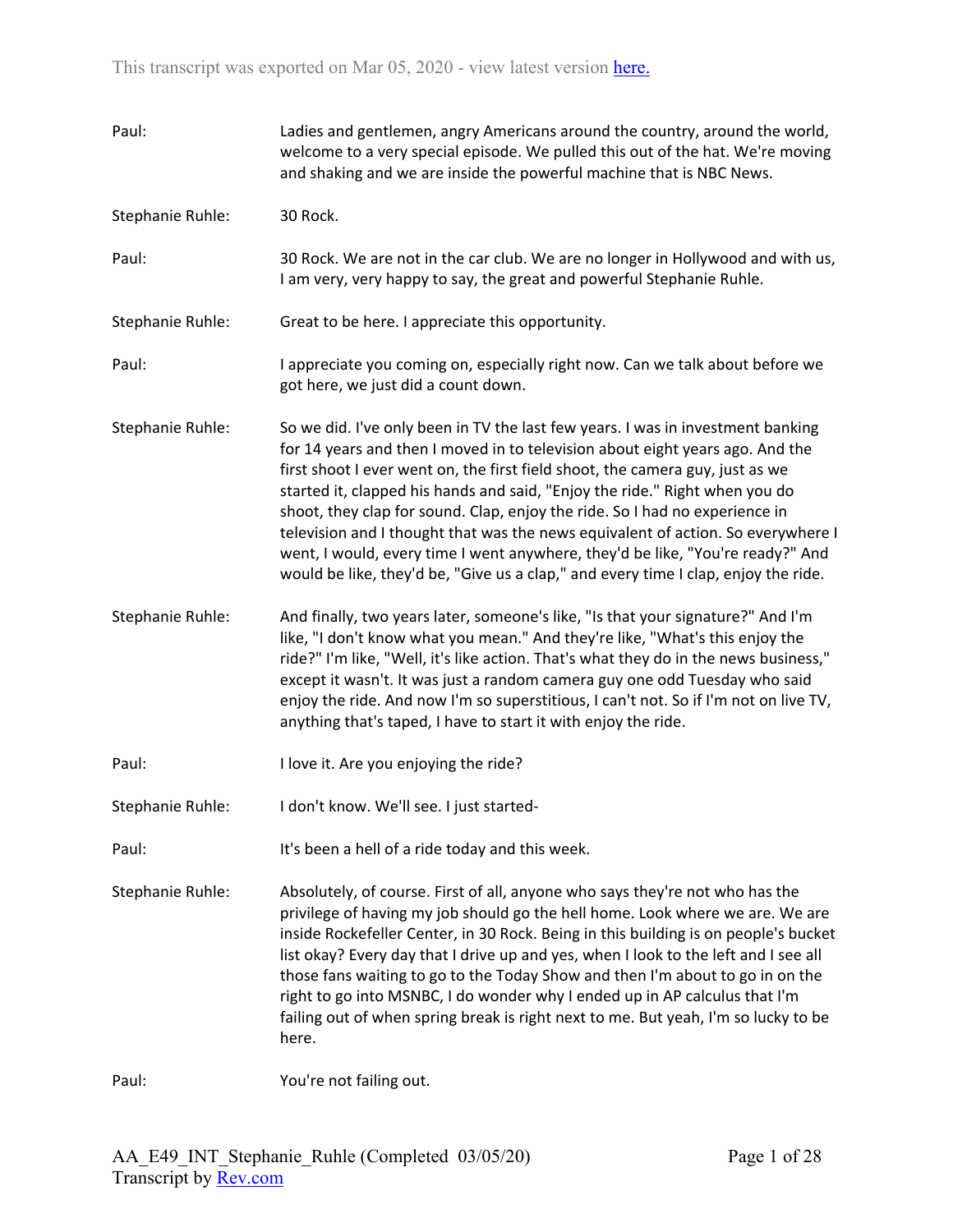| Stephanie Ruhle: | No, [crosstalk 00:02:17]-                                                                                                                                                                                                                                                                                                                                                                                                                                                                                        |
|------------------|------------------------------------------------------------------------------------------------------------------------------------------------------------------------------------------------------------------------------------------------------------------------------------------------------------------------------------------------------------------------------------------------------------------------------------------------------------------------------------------------------------------|
| Paul:            | You're mastering AP calculus and spring break-                                                                                                                                                                                                                                                                                                                                                                                                                                                                   |
| Stephanie Ruhle: | I wish.                                                                                                                                                                                                                                                                                                                                                                                                                                                                                                          |
| Paul:            | Because you're able to break down AP calculus and keep it fun and cool and<br>accessible-                                                                                                                                                                                                                                                                                                                                                                                                                        |
| Stephanie Ruhle: | I'm trying.                                                                                                                                                                                                                                                                                                                                                                                                                                                                                                      |
| Paul:            | And we've really  People should know that before we set up, we had a very<br>special magical touch. The great and powerful Harry Smith was in this room<br>before we got here, who joined us on this show in the first couple of episodes<br>and he actually helped us set up the shot and gave me a lot of advice. He moved<br>the chairs.                                                                                                                                                                      |
| Stephanie Ruhle: | Harry and my office is right near each other. Every time I see him, I cannot<br>believe I know him. It's amazing.                                                                                                                                                                                                                                                                                                                                                                                                |
| Paul:            | He's an American treasure.                                                                                                                                                                                                                                                                                                                                                                                                                                                                                       |
| Stephanie Ruhle: | Without a doubt.                                                                                                                                                                                                                                                                                                                                                                                                                                                                                                 |
| Paul:            | And you have an office next to him. That's probably-                                                                                                                                                                                                                                                                                                                                                                                                                                                             |
| Stephanie Ruhle: | Without a doubt.                                                                                                                                                                                                                                                                                                                                                                                                                                                                                                 |
| Paul:            | The best part-                                                                                                                                                                                                                                                                                                                                                                                                                                                                                                   |
| Stephanie Ruhle: | Without a doubt.                                                                                                                                                                                                                                                                                                                                                                                                                                                                                                 |
| Paul:            | Of all of it, right?                                                                                                                                                                                                                                                                                                                                                                                                                                                                                             |
| Stephanie Ruhle: | I love, love  I love working here.                                                                                                                                                                                                                                                                                                                                                                                                                                                                               |
| Paul:            | He's been a great mentor and role model to me and he's been so helpful as we<br>build this pod and build this company. And when we had Harry here, we asked<br>him the same question I'll ask you. This is really, really, we're winging this today.<br>I ask every guest, what is your drink of choice? And you told me-                                                                                                                                                                                        |
| Stephanie Ruhle: | Well first I said water because this is a weekday and I do have to pick my<br>children up, but if I didn't have to, I would go margarita all day, every day and<br>Sunday. And for me, I think that tequila is a dividing alcohol that for some<br>people they believe they're allergic to it or they are allergic to it. To me, tequila<br>is like right when you're about to go home, right? When you're like "This night's<br>about to end." If you don't want it to end, tequila turns you up to 11. I don't |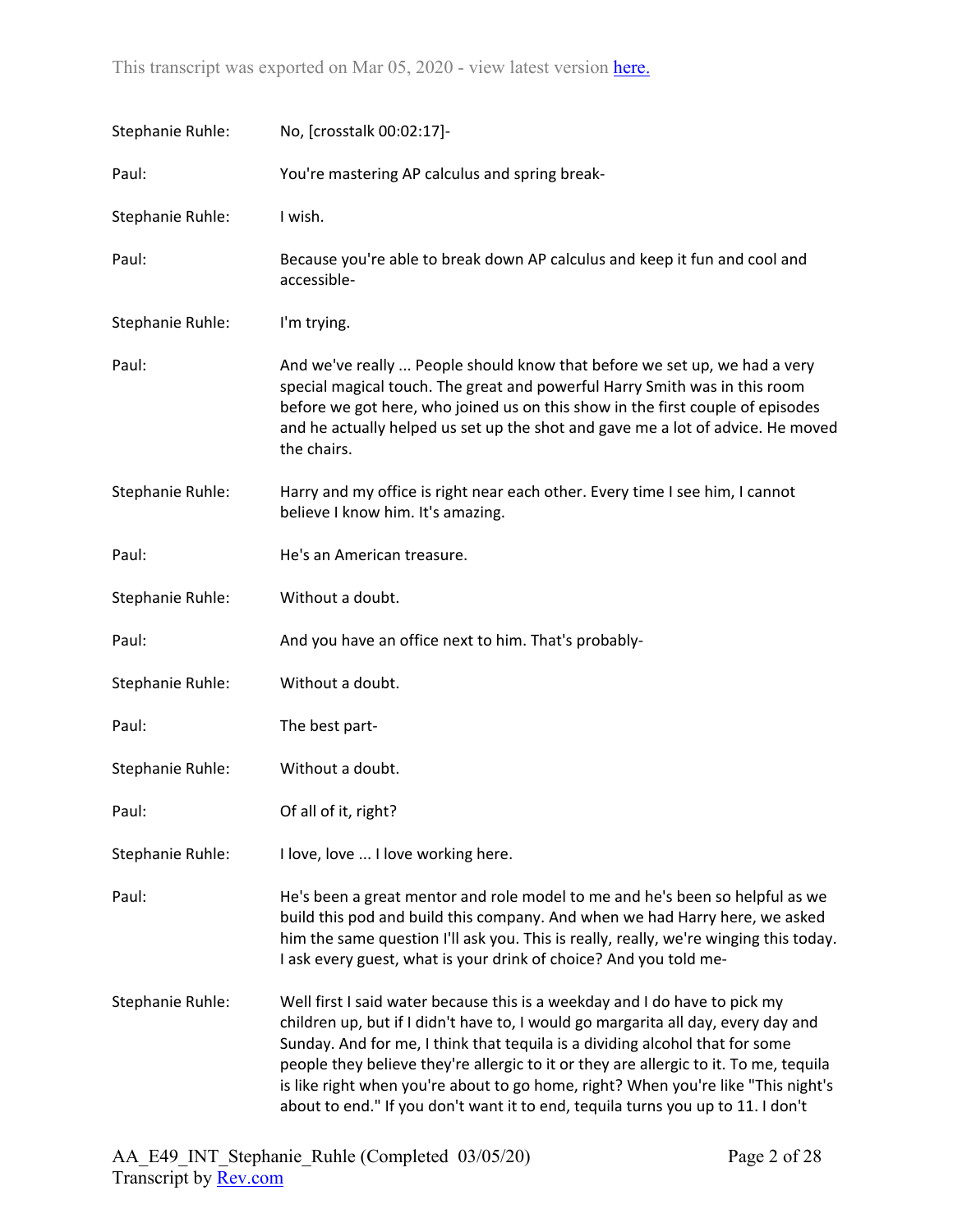|                  | drink red wine. Wine to me is makes you feel like  It makes me feel like a<br>human cat. I don't want to go out. It makes me feel like my tongue has fur on it.<br>I hate it. But tequila, you're ready to go.                                                                                                                                                                                                                                                                                                                                                                                                                                                                                                                                                                                                               |
|------------------|------------------------------------------------------------------------------------------------------------------------------------------------------------------------------------------------------------------------------------------------------------------------------------------------------------------------------------------------------------------------------------------------------------------------------------------------------------------------------------------------------------------------------------------------------------------------------------------------------------------------------------------------------------------------------------------------------------------------------------------------------------------------------------------------------------------------------|
| Paul:            | It's kind of like fuel injection.                                                                                                                                                                                                                                                                                                                                                                                                                                                                                                                                                                                                                                                                                                                                                                                            |
| Stephanie Ruhle: | Totally.                                                                                                                                                                                                                                                                                                                                                                                                                                                                                                                                                                                                                                                                                                                                                                                                                     |
| Paul:            | Right?                                                                                                                                                                                                                                                                                                                                                                                                                                                                                                                                                                                                                                                                                                                                                                                                                       |
| Stephanie Ruhle: | Yes, yes.                                                                                                                                                                                                                                                                                                                                                                                                                                                                                                                                                                                                                                                                                                                                                                                                                    |
| Paul:            | I don't expect you to drink this but I want you to appreciate the fact-                                                                                                                                                                                                                                                                                                                                                                                                                                                                                                                                                                                                                                                                                                                                                      |
| Stephanie Ruhle: | I said to you I wouldn't-                                                                                                                                                                                                                                                                                                                                                                                                                                                                                                                                                                                                                                                                                                                                                                                                    |
| Paul:            | I want you to appreciate the fact-                                                                                                                                                                                                                                                                                                                                                                                                                                                                                                                                                                                                                                                                                                                                                                                           |
| Stephanie Ruhle: | Because I have to pick up my children-                                                                                                                                                                                                                                                                                                                                                                                                                                                                                                                                                                                                                                                                                                                                                                                       |
| Paul:            | That we tried-                                                                                                                                                                                                                                                                                                                                                                                                                                                                                                                                                                                                                                                                                                                                                                                                               |
| Stephanie Ruhle: | But now that it's here, yeah.                                                                                                                                                                                                                                                                                                                                                                                                                                                                                                                                                                                                                                                                                                                                                                                                |
| Paul:            | It has a weird color but it is a tequila. It is a margarita.                                                                                                                                                                                                                                                                                                                                                                                                                                                                                                                                                                                                                                                                                                                                                                 |
| Stephanie Ruhle: | It's delicious.                                                                                                                                                                                                                                                                                                                                                                                                                                                                                                                                                                                                                                                                                                                                                                                                              |
| Paul:            | Do you have a toast that you do, because you seem like a person who might<br>have a toast that is uniquely Stephanie Ruhle.                                                                                                                                                                                                                                                                                                                                                                                                                                                                                                                                                                                                                                                                                                  |
| Stephanie Ruhle: | Not a specific one, but every time I sit down to dinner with my family, so I have<br>three kids, and on Mondays everybody eats dinner together and on Fridays<br>everyone eats dinner together. And Tuesday, Wednesday, Thursday it's a bit of a<br>free for all but my husband and I never go out on the same night during those<br>three days. Somebody has to be home because there are three children that are<br>our offspring there. And when we sit down to dinner, we always start our dinner<br>with roses and thorns. So everyone has to do worst part of your day, best part<br>of your day. Because for me, if you're a working parent, by the time you see<br>your kids at 5:00 or 6:00 o'clock and you say like, "Oh, how was dinner?" I mean,<br>"How was school?" That's just this open-ended question that- |
| Paul:            | Fine.                                                                                                                                                                                                                                                                                                                                                                                                                                                                                                                                                                                                                                                                                                                                                                                                                        |
| Stephanie Ruhle: | They're like, "Fine." If you see, for me, if you see your kid's face at 3:00 o'clock,<br>you know if they're upset, you know if they're hurt, you know if they're mad.<br>But by 5:00, they've forgotten it, they're fed, they don't want to go back to that.                                                                                                                                                                                                                                                                                                                                                                                                                                                                                                                                                                |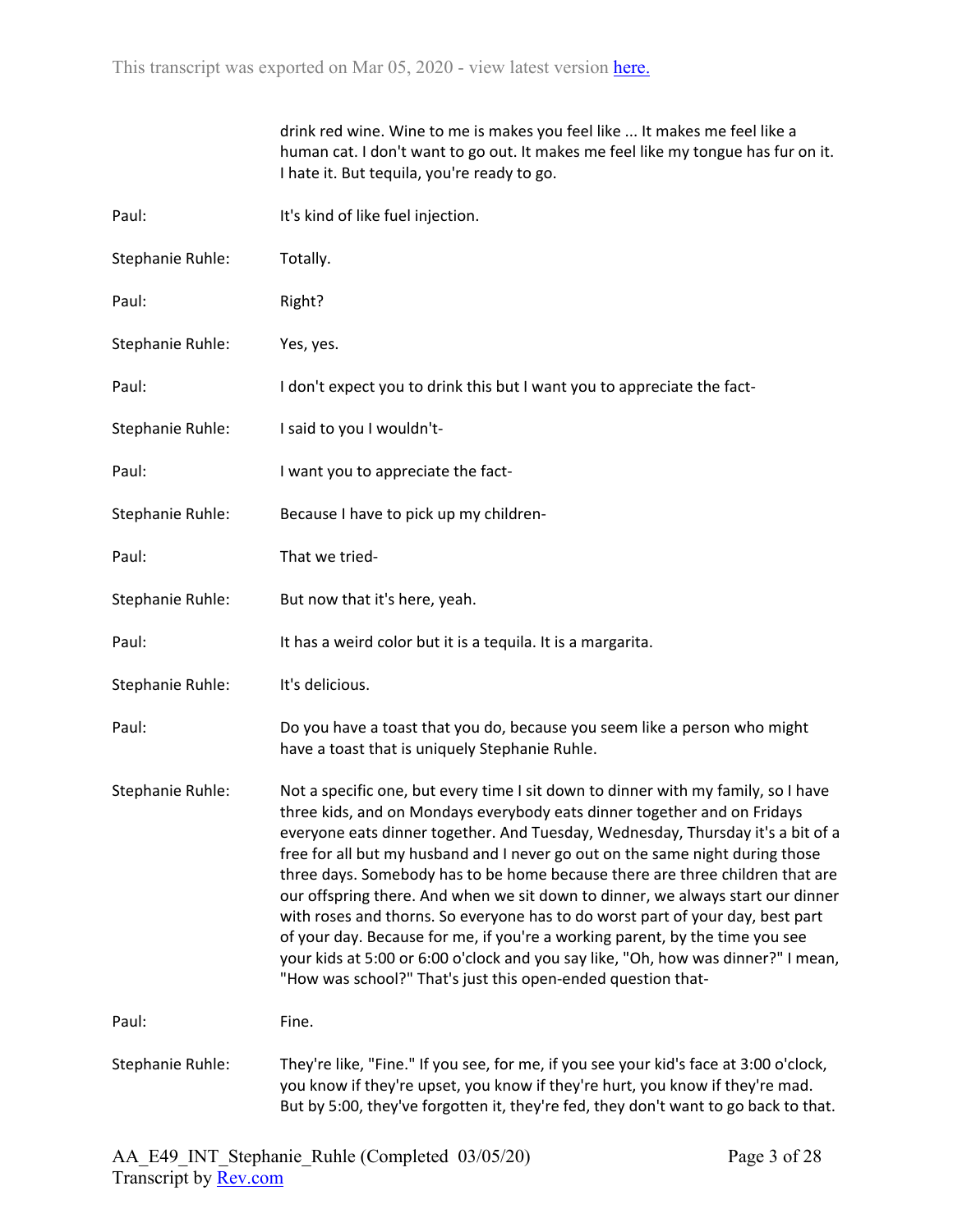But when you ask everyone to give you their worst and their best, it's this great equalizer and it makes people think for a second and also connects everybody. So I don't have a toast-

- Paul: I love that. I love that.
- Stephanie Ruhle: But that's my meal tradition.
- Paul: We have a couple of traditions in our family that used to really aggravate my family, but now I think they've bought in it. And so one thing we do is as soon as we see each other, we say, "Today is going to be a great day." We say, "Today is going to be a great day." Try to bring positivity, try to appreciate what we have and no matter where we are, just look at each other in that moment. And then we do family hug, which no matter, whether grandma's in town, whoever, we do family hug. Sometimes everybody's all in on it, sometimes they're not, sometimes the baby's crying, but we do one family hug and just that moment together, that's almost like a family meditation, just to have that connection and slow down, is so important.
- Stephanie Ruhle: We underestimate the value of what it is for someone to feel loved. So I'm 44 years old and every single day of my entire life, my mother, Louise Ruhle, calls me on the telephone. I have lived in Africa, I have lived in Central America, I live in New York. No matter where I am. Places when she couldn't call me, she had it written down and so I would store letters, but every day she calls me on the phone and says, "Stephanie, you might not be the smartest, you might not be the fastest, you might not be the tallest, you might not be the most beautiful, you might not be the smartest, but you are a great person and you can outwork anyone and if you believe in yourself, you can do anything." And then she hangs up.
- Paul: That's amazing.
- Stephanie Ruhle: And I took it for granted for all these years and when I started doing Work With Girls Inc, which is a nonprofit in New York, and other nonprofits around the advancement of women and girls, I've realized what it's like when you don't have somebody that just says, "I believe in you." And there's a huge difference between someone saying you're the best. I don't know if anybody in my life that says I'm the best, definitely not my mom. The most of the calls I get are, "You wore that on TV today with the pattern? It's probably not that great."
- Paul: I get those calls from my mom. I get my calls my mom.
- Stephanie Ruhle: Always.

Paul: Absolutely.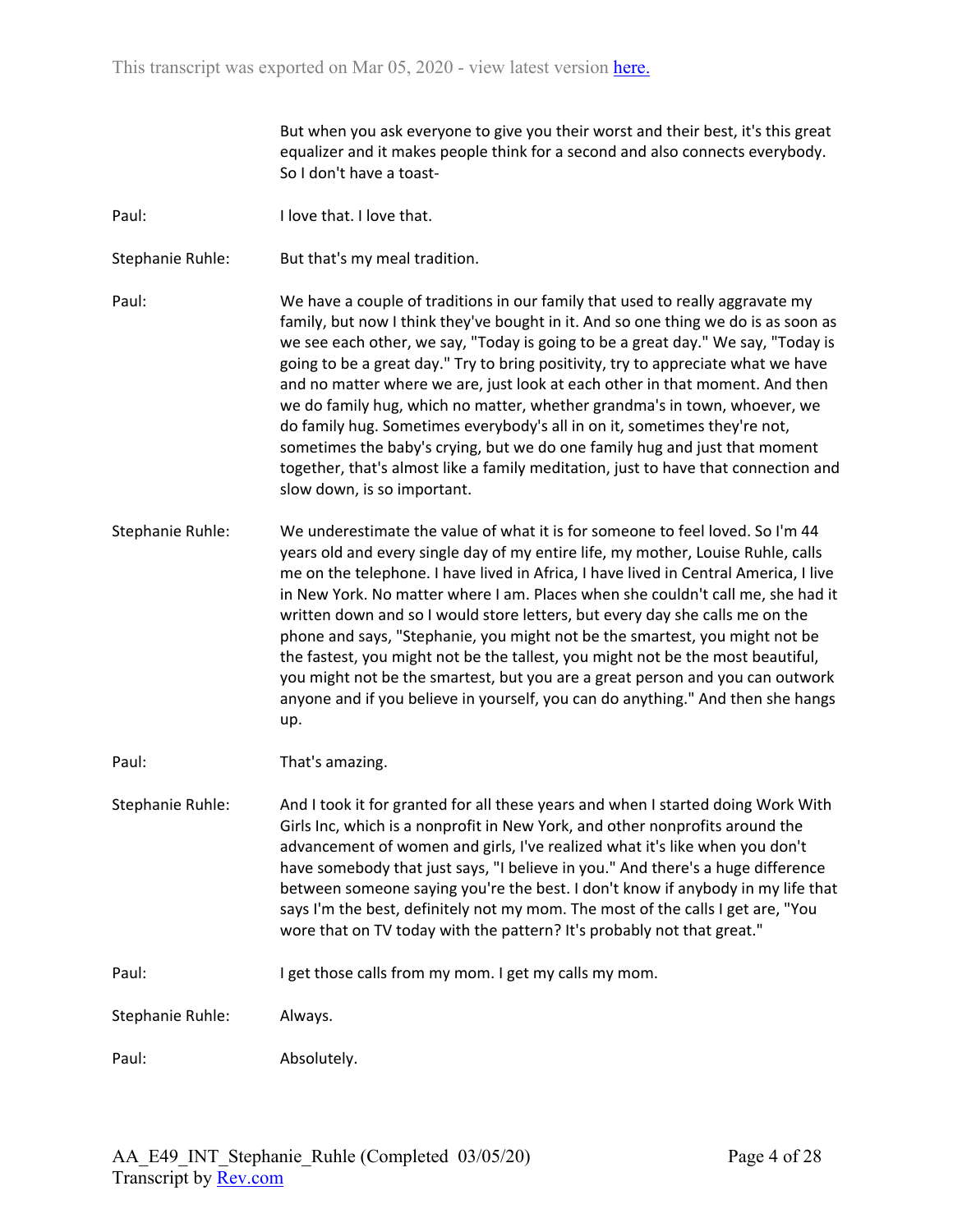Stephanie Ruhle: I used to think, when I first was in television, I used to think my mom watched every day because she would call me every day and talk about was my voice raspy, what I was wearing. And then one day, we were out to lunch in Florida and we run into Kathy Lee Gifford. It was before I worked here and she freaks out. It was like she was singing Lady Gaga and Elvis and Barbara Streisand all wrapped in one. She's freaking out okay? So I introduced her to Kathy. I didn't even work here yet, and they start talking cause Kathy Lee is the most gracious person you've ever met. Paul: Very gracious. Stephanie Ruhle: But all of a sudden, my mom starts going on and my mom practically knew the rundown of Kathy Lee and Hoda everyday and at the time, I used to be on TV at the same time. And I'm like, "Hey. How do you know every single thing about that show? She's on the same time I am." And she, my mom blushed a little and she's like, "Well." I'm like, "Mom, I know you watch me every day. You talk about what I'm wearing." And she's like, "I tune in right at the top of the show to see what's happening but then I switch over because her content really speaks to me." Stephanie Ruhle: And I'm like, "What? All this time?" And she's been completely bsing me because I'd be like, "What'd you think about that guest at the end or blah blah blah?" All that time, "Oh I liked him, this and that." Meanwhile, two minutes into the show, once she heard my voice, saw how messy my hair was and my outfit, she was out. Kathy Lee and Hoda we're waiting for her. Paul: But you knew she was watching? Stephanie Ruhle: Oh, yes, yes. Paul: And you knew she had ... That aura was around you. Stephanie Ruhle: Yeah. Paul: My kids have been going through a pretty weird experience too. My son's four, the baby is one, and when I pop up on TV, which happens occasionally, Ryder used to say, "Mommy, why does he wave to me?" And so I'd say to him, "Okay buddy. I'm going to nod-" Stephanie Ruhle: Do it. You got to give him a wink, yeah. Paul: "I'm going to give you a wink, going to give you a wave," and that's meant a lot

to him. But watching your parents on TV is a surreal thing-

Stephanie Ruhle: It's surreal.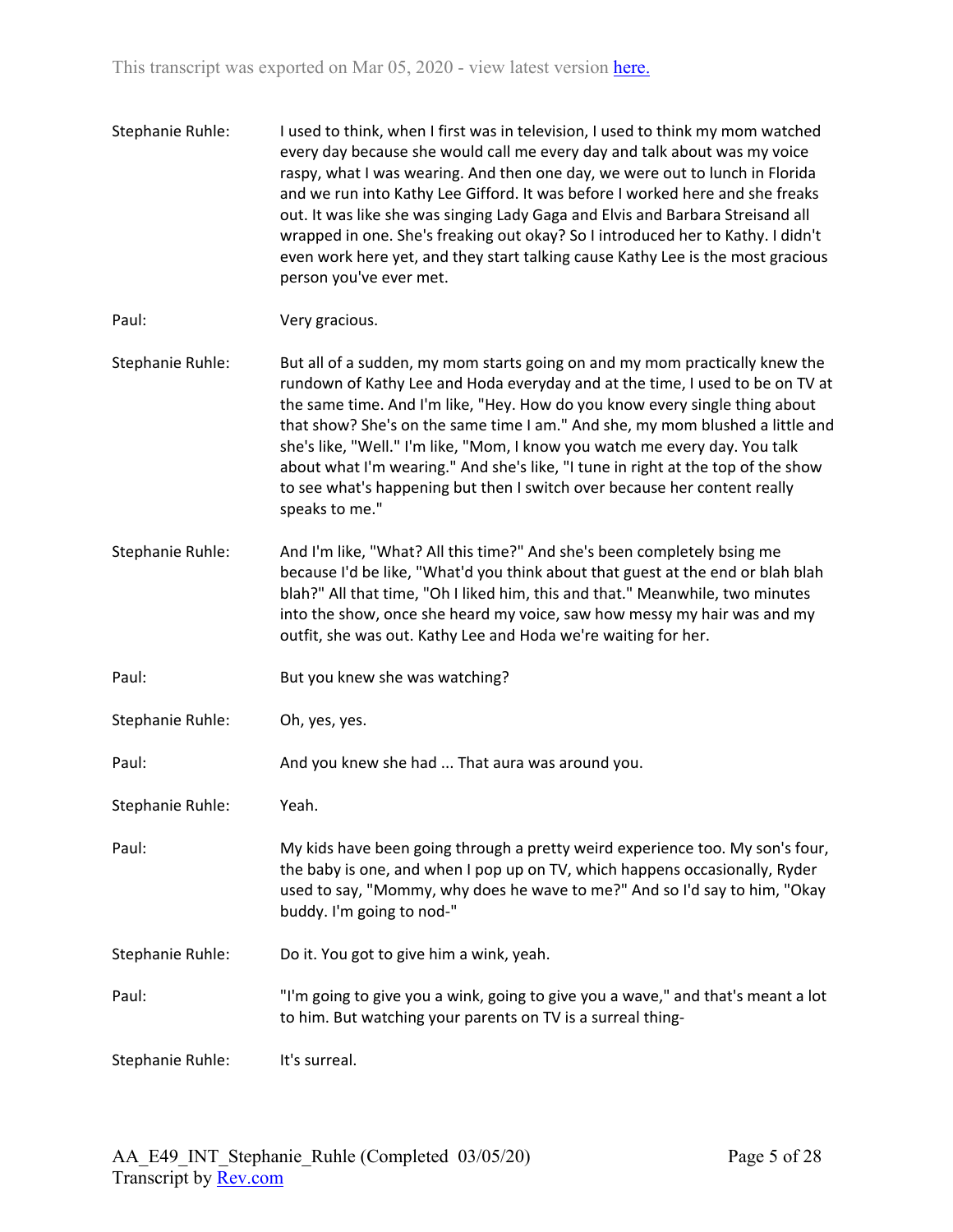| Paul:            | And watching your kids must also be a surreal thing. My mother loves to<br>comment on my tie and my facial hair and the colors that I wear. But she's also<br>been really, really insightful and she's become a really good coach. I think they<br>help me stay really connected and it helps me understand how different<br>generations of people come together. They love Harry, right? Like-                                                                                                                                                                                                                                       |
|------------------|---------------------------------------------------------------------------------------------------------------------------------------------------------------------------------------------------------------------------------------------------------------------------------------------------------------------------------------------------------------------------------------------------------------------------------------------------------------------------------------------------------------------------------------------------------------------------------------------------------------------------------------|
| Stephanie Ruhle: | He's the best.                                                                                                                                                                                                                                                                                                                                                                                                                                                                                                                                                                                                                        |
| Paul:            | And Kathy Lee is a great example. I actually went to a wedding at Kathy's house<br>once, which was a totally  So my friend Bobby Thomas, who you may know<br>from this building, got married at Kathie Lee's house, which was another kind of<br>Forrest Gump moment where I was getting dressed in a closet basically. Had<br>gotten there late, drove Justin Timberlake's parents up there because they<br>didn't have a ride and then came out flustered and Frank Gifford is standing at<br>the top of the stairs with a dog in his hand behind this room where he's got his<br>Heisman and I'm just like, "Where the fuck am I?" |
| Stephanie Ruhle: | Yeah, but that's like the Kathy Lee circus-                                                                                                                                                                                                                                                                                                                                                                                                                                                                                                                                                                                           |
| Paul:            | Like, "Where the fuck am I?"                                                                                                                                                                                                                                                                                                                                                                                                                                                                                                                                                                                                          |
| Stephanie Ruhle: | In all of it's amazingness, yes.                                                                                                                                                                                                                                                                                                                                                                                                                                                                                                                                                                                                      |
| Paul:            | And she was so warm and kind and hosting a wedding, but there's a lot of<br>kindness I think that surrounds anybody who succeeds. And you have been<br>incredibly successful in a short period of time but I want to go back to  We<br>started actually at Wall Street around the same time. We're almost the same<br>age. I'm a year older than you.                                                                                                                                                                                                                                                                                 |
| Stephanie Ruhle: | I'm 44.                                                                                                                                                                                                                                                                                                                                                                                                                                                                                                                                                                                                                               |
| Paul:            | And I'm 45, and you started at Credit Suisse-                                                                                                                                                                                                                                                                                                                                                                                                                                                                                                                                                                                         |
| Stephanie Ruhle: | Credit Suisse, yeah.                                                                                                                                                                                                                                                                                                                                                                                                                                                                                                                                                                                                                  |
| Paul:            | In '97. I started at JP Morgan in '99.                                                                                                                                                                                                                                                                                                                                                                                                                                                                                                                                                                                                |
| Stephanie Ruhle: | Doing what?                                                                                                                                                                                                                                                                                                                                                                                                                                                                                                                                                                                                                           |
| Paul:            | Investment banking. I was in equity capital markets and you were doing<br>derivatives right?                                                                                                                                                                                                                                                                                                                                                                                                                                                                                                                                          |
| Stephanie Ruhle: | I was, credit derivatives.                                                                                                                                                                                                                                                                                                                                                                                                                                                                                                                                                                                                            |
| Paul:            | And you became an MD in eight years?                                                                                                                                                                                                                                                                                                                                                                                                                                                                                                                                                                                                  |
| Stephanie Ruhle: | I think shorter than that.                                                                                                                                                                                                                                                                                                                                                                                                                                                                                                                                                                                                            |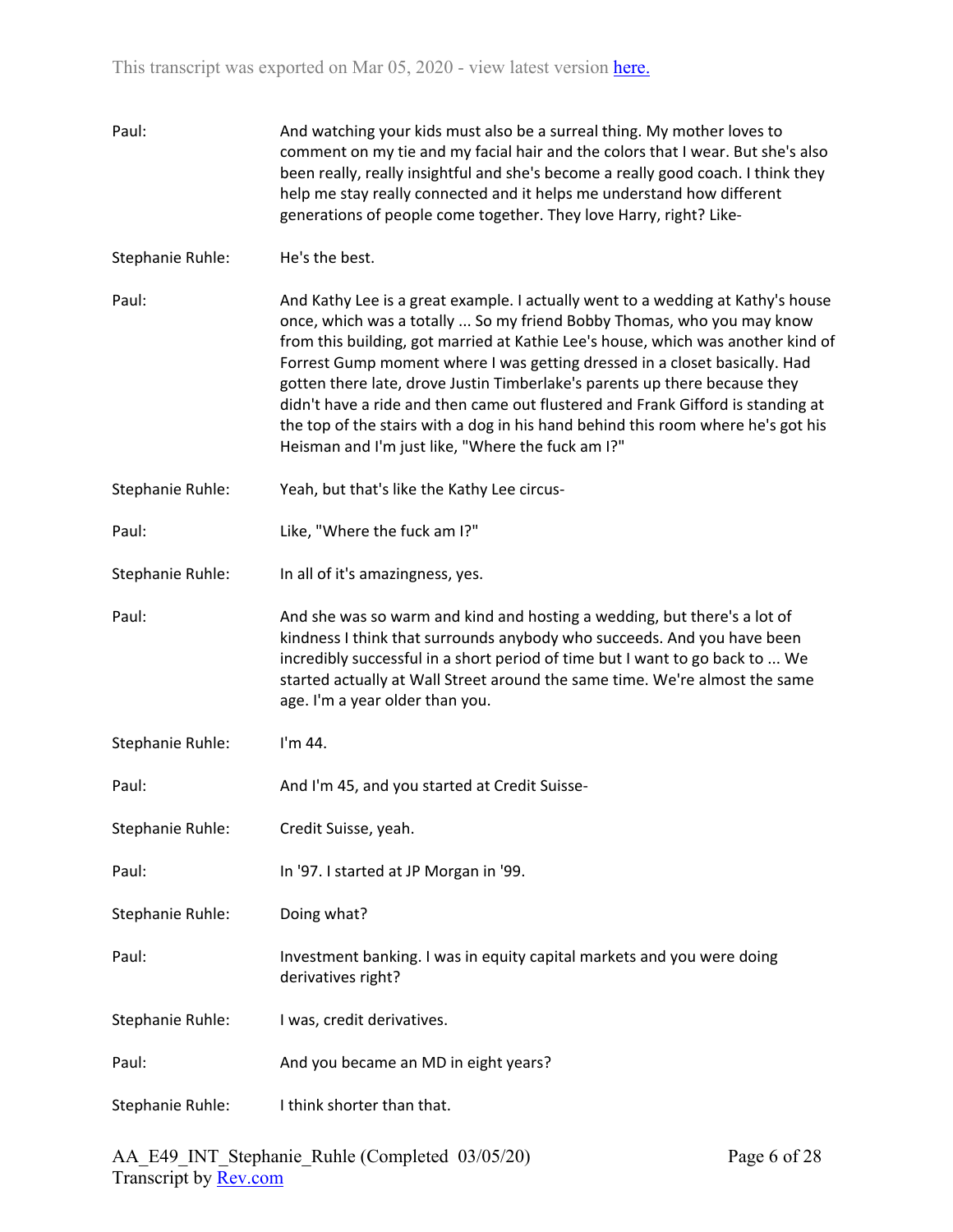| Paul:            | Yeah, shorter than that?                                                                                                                                                                                                                                                                                                                                                                                                                                                                                                                                                                                                                                                                              |
|------------------|-------------------------------------------------------------------------------------------------------------------------------------------------------------------------------------------------------------------------------------------------------------------------------------------------------------------------------------------------------------------------------------------------------------------------------------------------------------------------------------------------------------------------------------------------------------------------------------------------------------------------------------------------------------------------------------------------------|
| Stephanie Ruhle: | [crosstalk 00:10:49].                                                                                                                                                                                                                                                                                                                                                                                                                                                                                                                                                                                                                                                                                 |
| Paul:            | But you were in a really  It was an intense time.                                                                                                                                                                                                                                                                                                                                                                                                                                                                                                                                                                                                                                                     |
| Stephanie Ruhle: | It was a super intense time, yes.                                                                                                                                                                                                                                                                                                                                                                                                                                                                                                                                                                                                                                                                     |
| Paul:            | You must have been crushing it because then you moved quickly up into other<br>roles, but when-                                                                                                                                                                                                                                                                                                                                                                                                                                                                                                                                                                                                       |
| Stephanie Ruhle: | So when I started, I actually-                                                                                                                                                                                                                                                                                                                                                                                                                                                                                                                                                                                                                                                                        |
| Paul:            | Can I ask you, when you think back on that time Stephanie, because I got to tell<br>you I hated it.                                                                                                                                                                                                                                                                                                                                                                                                                                                                                                                                                                                                   |
| Stephanie Ruhle: | Oh I loved it.                                                                                                                                                                                                                                                                                                                                                                                                                                                                                                                                                                                                                                                                                        |
| Paul:            | My best days on Wall Street were still worse than my worst days in the army.                                                                                                                                                                                                                                                                                                                                                                                                                                                                                                                                                                                                                          |
| Stephanie Ruhle: | What?                                                                                                                                                                                                                                                                                                                                                                                                                                                                                                                                                                                                                                                                                                 |
| Paul:            | Because I just, I hated it, and actually I'd never been treated like shit more<br>working on Wall Street at that time than I did in the military. I got treated like<br>shit working at a bank much more than I ever did in the military. No one ever<br>put hands on me in the army really except to train me, but I had an MD smack<br>me once and say, "Pay attention to this. This is screwed up." Phones getting<br>thrown. Some of it's exaggerated-                                                                                                                                                                                                                                            |
| Stephanie Ruhle: | Yes. No, no, yes.                                                                                                                                                                                                                                                                                                                                                                                                                                                                                                                                                                                                                                                                                     |
| Paul:            | But that time-                                                                                                                                                                                                                                                                                                                                                                                                                                                                                                                                                                                                                                                                                        |
| Stephanie Ruhle: | And that's how you feel.                                                                                                                                                                                                                                                                                                                                                                                                                                                                                                                                                                                                                                                                              |
| Paul:            | That time, late '90s, pre 911, my last day was the week before 911. I walked<br>down on September 7th 2001, was up for promotion and was like, "I'm taking<br>my bonus and I'm out." And they were like, "Oh, but you might be moving up."<br>And I was like, "No. I'm ready to go." But two years there for me was actually<br>harder than six years in the army just because it wasn't a fit for me, but I<br>appreciated the crash course in business. It was business school at a really great<br>pay. I made more money in my first year than my father ever made in his life<br>and it was a really exciting time to be there, but it was also really dynamic. What<br>did you learn from that- |

Stephanie Ruhle: I loved it.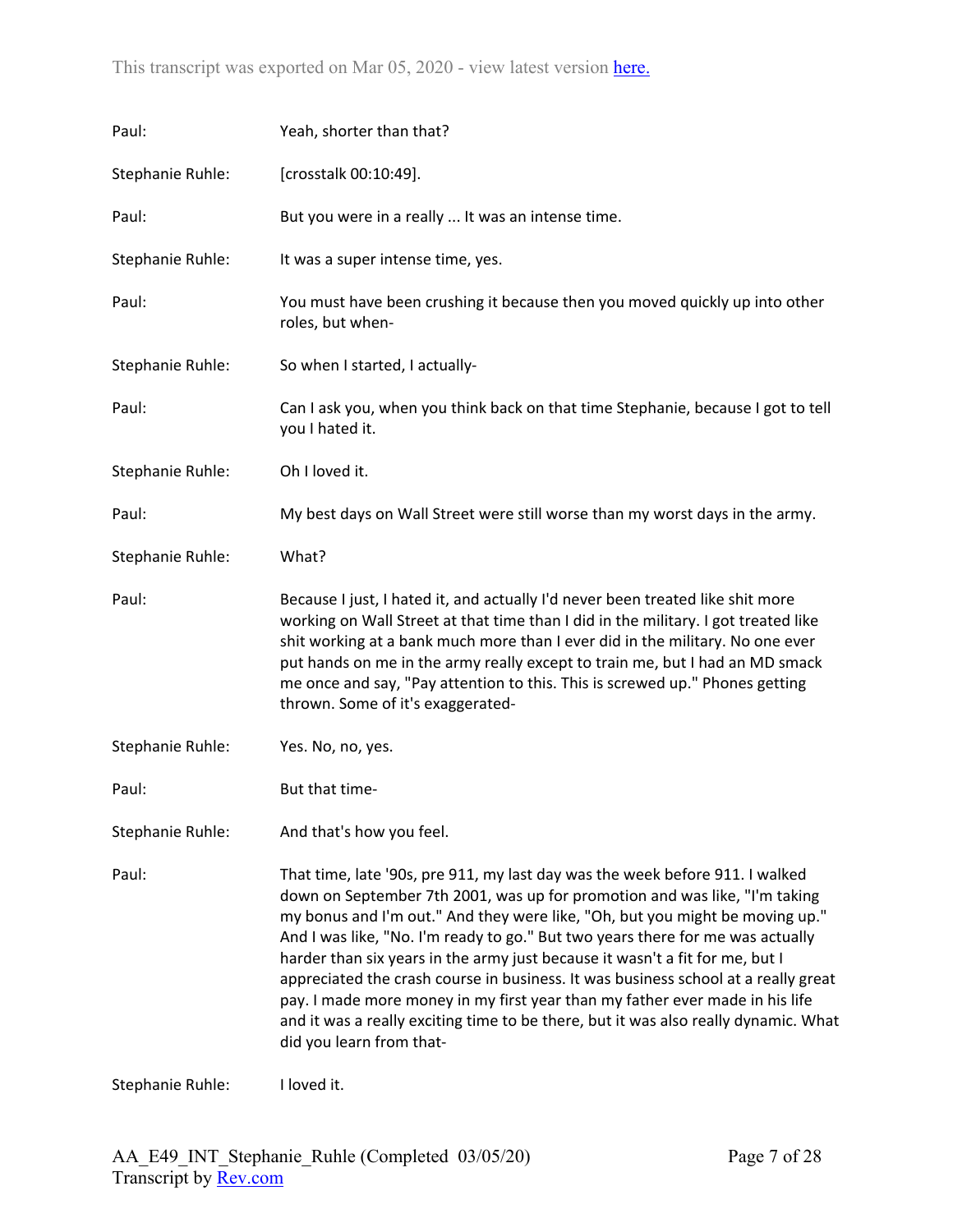- Paul: And when you look back on it now, how did it prepare you for what you're doing now in this moment you're in?
- Stephanie Ruhle: I think both jobs are the same. I think every job is about building relationships and if you can build a relationship and people trust you, not that you have every answer and every solution, but if they trust that you are there to help them and make a positive environment, it's a great time. And so for me, a mistake that I made then that I still make, but I'm really cognizant of it, was being in a rush. So I entered credit Suisse's training program. I was definitely the least prepared. I didn't have any sort of finance background.
- Stephanie Ruhle: I got into banking because I was living in Europe studying, I wanted to stay in Europe. I didn't have any money left so I wrote letters to people who worked at banks because I knew they had banks around the world. I got a job with Merrill Lynch. They ended up sending me to New York for a summer, and in that summer internship, I had to deliver something onto a trading floor and their fixed income trading floor looks just like a newsroom. And I'm like, "I don't know what anybody here does for a living," plus it's filled with boys. And I'm like, "But this is totally what I'm going to do for a living."
- Stephanie Ruhle: And I met two nerds and I said, "If I come in super early and I stay late, can you teach me what you're doing?" And they were like, "Yeah." And so I spent the summer at Merrill. I ended up going to Credit Suisse, but I had no experience. And the one bad piece of advice I got was get out of the training program. As soon as you get there because you rotate to different desks, so departments, someone said, "Get out of the training program because you're going to limit how much you get paid and you're going to be stuck in a band. Get yourself onto a desk." If you go anywhere and you're offered to be in a training program, that's free school. Stay there for two years while there's no accountability, and of course I didn't. So as soon as we finished the basic program, I sprint out, I get a job on the corporate bond desk and I'm off to the races. The problem was you should spend that two years learning and I didn't. So then I spent the next 14 years cheating. There were so many basics, there was so much fundamental content that I never learned that I was like, "I'm just going to hustle my way through it." And so in banking though, straight out of the gate, I figured out what are things that they need that they don't have and I'm going to solve for that.
- Stephanie Ruhle: From when I was 21, I'm going to get all of these nerds restaurant reservations at the hottest restaurants in New York every single Tuesday, Wednesday, Thursday. I'm just going to make sure I have a seat at every single one of those dinners right? Because I'm like, "Eight dudes can't go to this restaurant. You're going to have to bring me too." So then at 21, I was going to every single client event and then about a year and a half into it, was when credit derivatives was just being born. And I met super, super nerds who didn't have access to any of those clients because they were the guys who were creating credit derivatives. And I'm like, "If you teach me this, I will give you access to these clients."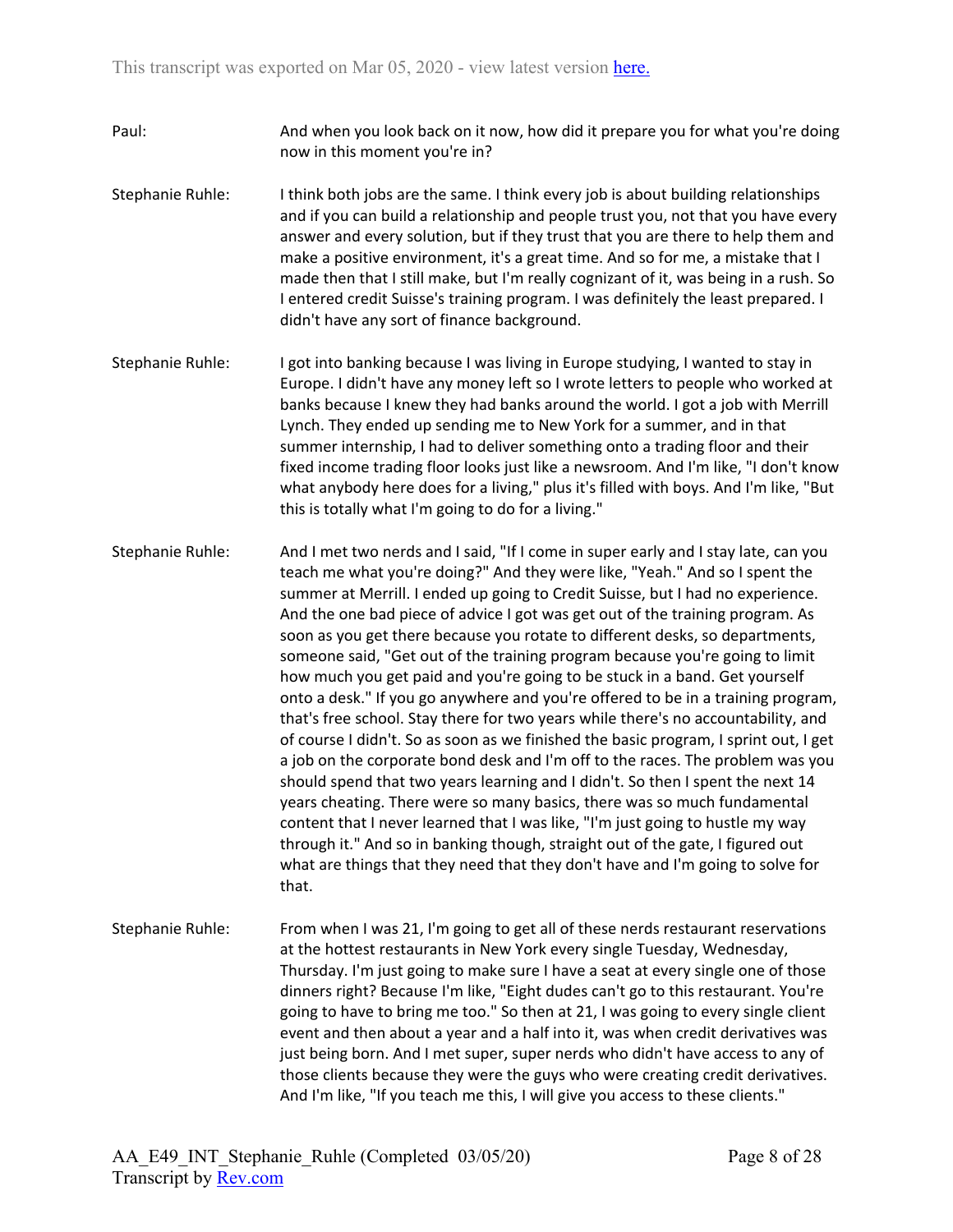- Stephanie Ruhle: So they taught it to me and then I went to the whole sales force and I'm like, "You guys don't even know what this product is. Why don't you let me sell it to your clients?" And they were like, "Fine, we don't care," and then it turned into a business. So it's not, to me it's no different from TV. In TV or media, in reporting, it's like having a client. You're not going to rip a source's eyeballs out because then you can never ever go back to that source. But if you develop a relationship with that source, they clearly have a story they want to tell, you can tell 20 of those stories. They can help you get better and smarter in your content every day.
- Stephanie Ruhle: So it's just like banking. Hedge fund clients, they're not getting all their trade ideas and investment ideas from me. But if I can hit a single or a double with them every single day, and if they can trust me to try to solve their problem, that's the same. And no different from TV. When I screw up, when I get over my skis, if I'm honest about it, and I can pinpoint now very clearly on TV when I screw up the most and it's when I'm the least prepared. It's usually on Thursday or Friday when I'm lazy, I'm tired. On those days, fast forward eight hours and Tucker Carlson's making fun of me that night on what I did that day. And you know what? He's not wrong. He's partially wrong, but I did-

| Paul:            | He's also a dick about it.                                                                                                                                                                                                                                |
|------------------|-----------------------------------------------------------------------------------------------------------------------------------------------------------------------------------------------------------------------------------------------------------|
| Stephanie Ruhle: | Totally, but that's fine.                                                                                                                                                                                                                                 |
| Paul:            | Yeah, yeah, yeah.                                                                                                                                                                                                                                         |
| Stephanie Ruhle: | But you know what? That's on him.                                                                                                                                                                                                                         |
| Paul:            | It's not fine. That's the only thing I disagree with you about. Yeah, yeah.                                                                                                                                                                               |
| Stephanie Ruhle: | But here's the thing, that's on him.                                                                                                                                                                                                                      |
| Paul:            | Yeah, true.                                                                                                                                                                                                                                               |
| Stephanie Ruhle: | When I left Bloomberg to come to NBC, Mike Bloomberg said to me, "Stephanie,<br>you are going to fail in cable news."                                                                                                                                     |
| Paul:            | Really?                                                                                                                                                                                                                                                   |
| Stephanie Ruhle: | And I was like, "Thanks Mike," and I said, "Why on earth would you say that?"<br>And he said, "Because you're too pragmatic. You're too centrist."                                                                                                        |
|                  | PART 1 OF 3 ENDS [00:17:04]                                                                                                                                                                                                                               |
| Stephanie Ruhle: | that. And he said, "Because you're too pragmatic. You're too centrist. Is that,<br>in cable news, only the extremes win. All the way to the right, or all the way to<br>the left." And I said, "No way." And I said, Look at you, Mike." I said, "Look at |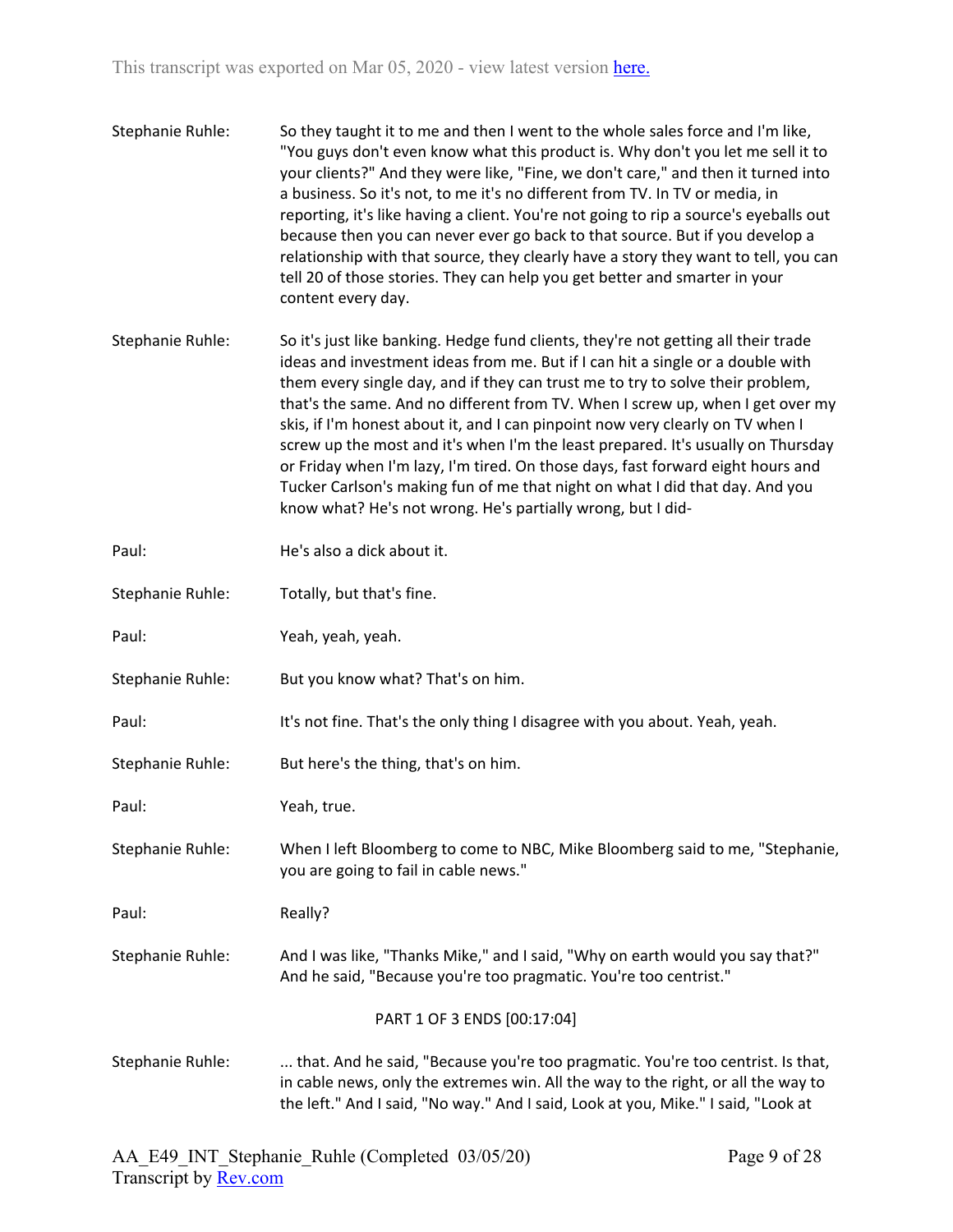|                  | your success." And he said, "What?" And I said, "In politics." And he said, "Well, I<br>ran for New York City Mayor in a totally easy race against a loser. And I put \$75<br>million into my race." And I said, "Well, you know I don't have \$75 million. And<br>there's no losers at NBC. But I'm going to give it a shot." And this goes back to is<br>it right that Tucker Carlson's mean, or nasty, or a jerk? Maybe he is. But who<br>cares? I'm going to make mistakes on TV, and I'm going to say things or do<br>things in my life that I'm embarrassed by. But if every day I can try to say, "I did<br>my best. I screwed up but I'm so proud of myself," then that's a good day for<br>me. |
|------------------|---------------------------------------------------------------------------------------------------------------------------------------------------------------------------------------------------------------------------------------------------------------------------------------------------------------------------------------------------------------------------------------------------------------------------------------------------------------------------------------------------------------------------------------------------------------------------------------------------------------------------------------------------------------------------------------------------------|
| Paul:            | I love that. I love it.                                                                                                                                                                                                                                                                                                                                                                                                                                                                                                                                                                                                                                                                                 |
| Stephanie Ruhle: | And I look at people who are putting on shows, and going to the extreme, and it<br>bums me out.                                                                                                                                                                                                                                                                                                                                                                                                                                                                                                                                                                                                         |
| Paul:            | But that's why people like you, because you're authentic, because you're real.<br>And going back to where we started, whether it's taking the dudes out to the<br>restaurants, or on TV, you're bringing that accessibility. So you're bringing spring<br>break and AP calculus together. When you're on wall street, and again now, and<br>even with us right here, I didn't think  I thought you might drink the margarita,<br>but I was like, "You know what? It's been kind of a crazy day."                                                                                                                                                                                                        |
| Stephanie Ruhle: | I'm going to drink both of ours. Yeah, both of ours. Yes.                                                                                                                                                                                                                                                                                                                                                                                                                                                                                                                                                                                                                                               |
| Paul:            | So I want to come back to Bloomberg. Because I think that's insightful. And his<br>response to you is very insightful, because I think he's shown powerfully,<br>especially in the last couple of weeks, that he doesn't have a really good feel for<br>what people will respond to, especially when it comes to media. And that's been<br>maybe one of his biggest blind spots.                                                                                                                                                                                                                                                                                                                        |
| Paul:            | But I want to come back to that if I can, Stephanie. Very basic question that I ask<br>everybody, when you were growing up in those early days, Stephanie Ruhle,<br>what was your first car?                                                                                                                                                                                                                                                                                                                                                                                                                                                                                                            |
| Stephanie Ruhle: | A white Chrysler LeBaron convertible.                                                                                                                                                                                                                                                                                                                                                                                                                                                                                                                                                                                                                                                                   |
| Paul:            | Really?                                                                                                                                                                                                                                                                                                                                                                                                                                                                                                                                                                                                                                                                                                 |
| Stephanie Ruhle: | Yes.                                                                                                                                                                                                                                                                                                                                                                                                                                                                                                                                                                                                                                                                                                    |
| Paul:            | Wow.                                                                                                                                                                                                                                                                                                                                                                                                                                                                                                                                                                                                                                                                                                    |
| Stephanie Ruhle: | And I thought I was very, very cool in it.                                                                                                                                                                                                                                                                                                                                                                                                                                                                                                                                                                                                                                                              |
| Paul:            | What year? Do you remember what year it was?                                                                                                                                                                                                                                                                                                                                                                                                                                                                                                                                                                                                                                                            |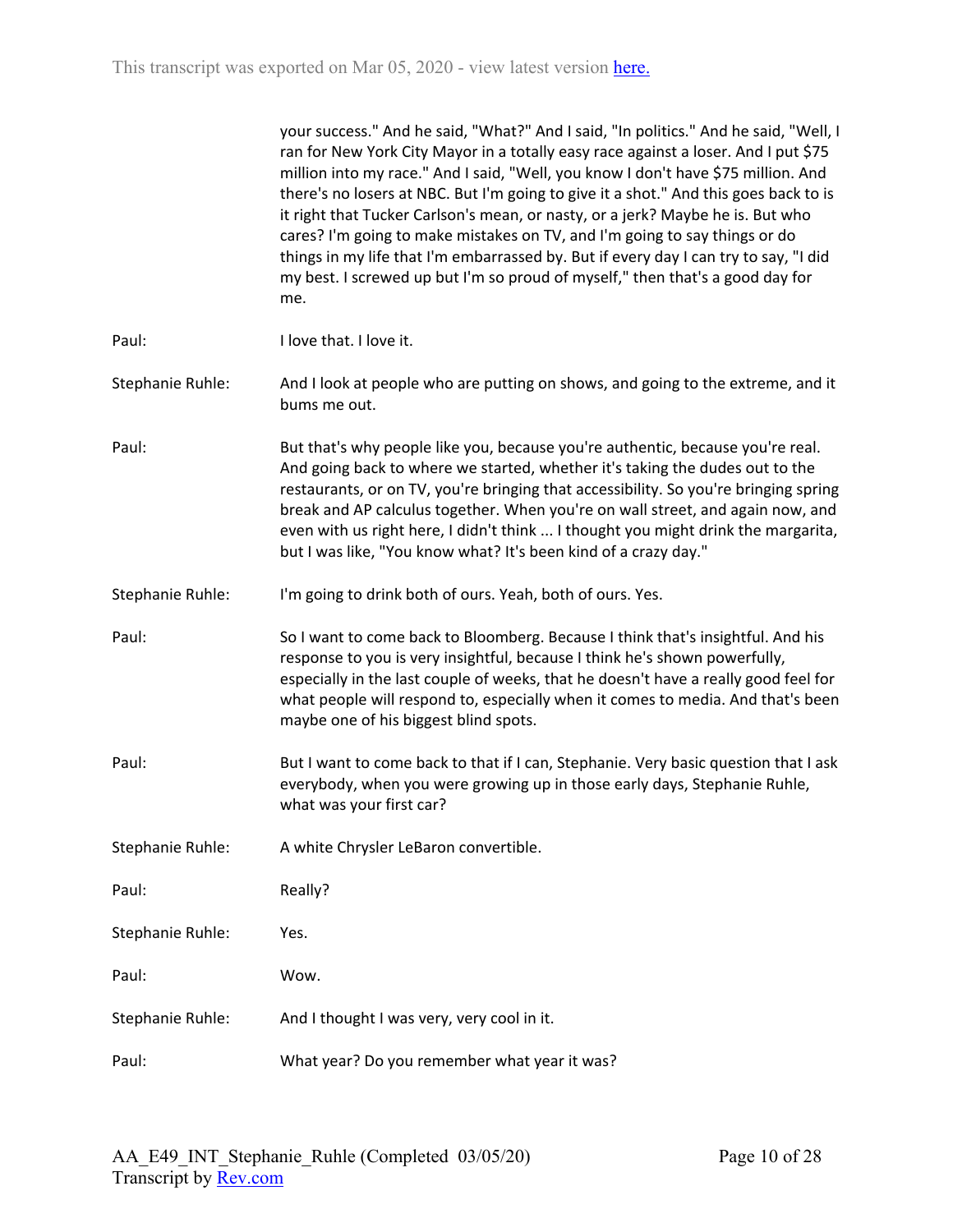| Stephanie Ruhle: | 1993. I was my high school homecoming queen. And I didn't turn 17. That's how<br>old do you have to be to get your driver's license. I didn't get my driver's license<br>until  I turned 17 at the end of December, and truth be told, I didn't want to<br>be a designated driver. And so I didn't get my license for another six months.                                                                                                     |
|------------------|-----------------------------------------------------------------------------------------------------------------------------------------------------------------------------------------------------------------------------------------------------------------------------------------------------------------------------------------------------------------------------------------------------------------------------------------------|
| Paul:            | Wow. And was the top white also?                                                                                                                                                                                                                                                                                                                                                                                                              |
| Stephanie Ruhle: | My colleagues from NBC are sitting here going, "I can't believe you just said<br>that." You know what? It was a long time ago.                                                                                                                                                                                                                                                                                                                |
| Paul:            | Isn't this podcast fun, everybody?                                                                                                                                                                                                                                                                                                                                                                                                            |
| Stephanie Ruhle: | I mean, that was my rationale.                                                                                                                                                                                                                                                                                                                                                                                                                |
| Paul:            | What was the color of the roof, the top? Was it white?                                                                                                                                                                                                                                                                                                                                                                                        |
| Stephanie Ruhle: | It was a white Chrysler LeBaron. No.                                                                                                                                                                                                                                                                                                                                                                                                          |
| Paul:            | Was it white with a white top?                                                                                                                                                                                                                                                                                                                                                                                                                |
| Stephanie Ruhle: | It was a white Chrysler LeBaron convertible with a black top.                                                                                                                                                                                                                                                                                                                                                                                 |
| Paul:            | Wow. And how did you-                                                                                                                                                                                                                                                                                                                                                                                                                         |
| Stephanie Ruhle: | Yeah. You know what? People have their gifts. And I may be the worst driver<br>you've ever met. I eventually got rid of it, because I was once driving through<br>the Lincoln tunnel with the top down, and I had three girls in the car with me.<br>And somehow I sideswiped the inside of the Lincoln tunnel, and blew out all the<br>tires on the right side of the car. And we were in the beginning of the tunnel, so<br>you can't stop. |
| Paul:            | There's no stopping.                                                                                                                                                                                                                                                                                                                                                                                                                          |
| Stephanie Ruhle: | And it was just a horrific  I mean, we've wrecked the side of the car, we made<br>it out the other side of the tunnel. But, after that, that was the last time we saw<br>that car.                                                                                                                                                                                                                                                            |
| Paul:            | That's a pretty good car story.                                                                                                                                                                                                                                                                                                                                                                                                               |
| Stephanie Ruhle: | Yeah. Last time we saw it.                                                                                                                                                                                                                                                                                                                                                                                                                    |
| Paul:            | So let's stay on things connected to the Lincoln tunnel. And New York City has<br>become this epicenter of the 2020 race.                                                                                                                                                                                                                                                                                                                     |
| Stephanie Ruhle: | It has.                                                                                                                                                                                                                                                                                                                                                                                                                                       |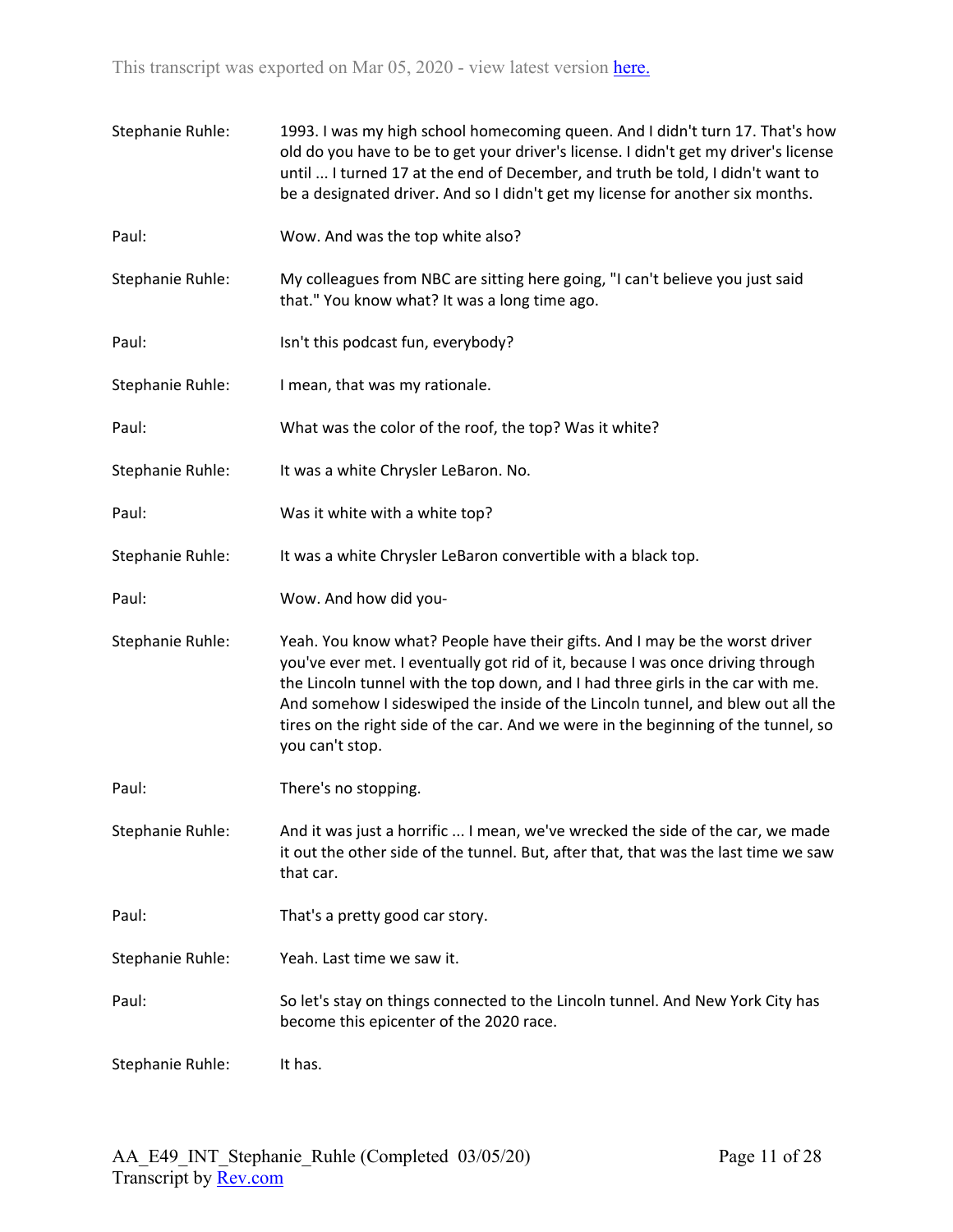| Paul:            | Right? You've had Gillibrand and you had Cory Booker across the river. And<br>we've obviously got Trump and Bloomberg and the Bellagio and everything else.<br>So being in this building, you've been in many ways in the epicenter of the 2020<br>race. But this week is nuts. But maybe some ways predictable, maybe not. Now,<br>as it seems, the question was always, are the Democrats going to finally stop<br>eating their own? Will there be a Game of Thrones moment where they rally<br>around a John Snow, and coalesce to fight the evil White Walkers on the- |
|------------------|----------------------------------------------------------------------------------------------------------------------------------------------------------------------------------------------------------------------------------------------------------------------------------------------------------------------------------------------------------------------------------------------------------------------------------------------------------------------------------------------------------------------------------------------------------------------------|
| Stephanie Ruhle: | Okay. But everyone keeps saying that. And you know what?                                                                                                                                                                                                                                                                                                                                                                                                                                                                                                                   |
| Paul:            | Hold on, let me finish. Let me finish.                                                                                                                                                                                                                                                                                                                                                                                                                                                                                                                                     |
| Stephanie Ruhle: | Hold on.                                                                                                                                                                                                                                                                                                                                                                                                                                                                                                                                                                   |
| Paul:            | Hold on.                                                                                                                                                                                                                                                                                                                                                                                                                                                                                                                                                                   |
| Stephanie Ruhle: | We ripped on Democrats.                                                                                                                                                                                                                                                                                                                                                                                                                                                                                                                                                    |
| Paul:            | My show, my show, my show, my show. I love this. Because, when you're<br>hosting, I have to let you steamroll me. Right? And this is fun because I've never<br>I've been on your show so many times. And I'm grateful over the years to<br>have had those opportunities.                                                                                                                                                                                                                                                                                                   |
| Stephanie Ruhle: | But don't you think it's mean that Democrats are eating one another?                                                                                                                                                                                                                                                                                                                                                                                                                                                                                                       |
| Paul:            | All right. Well, let-                                                                                                                                                                                                                                                                                                                                                                                                                                                                                                                                                      |
| Stephanie Ruhle: | Everybody complained that Hillary Clinton, they put the thumb [crosstalk] for<br>her.                                                                                                                                                                                                                                                                                                                                                                                                                                                                                      |
| Paul:            | Democrats are undoubtedly eating their own. And now you've got Bernie<br>Sanders, who's probably going to be like Cersei and fight it all the way to the<br>end, and not join the clans when they all unite. I think that's a very real<br>possibility. But I've always had a very interesting take on Bloomberg, that I don't<br>think folks understood, with the exception of you.                                                                                                                                                                                       |
| Paul:            | If it's Game of Thrones, Bloomberg is not actually a tribe. He's a dragon. And<br>everybody in Game of Thrones wants a dragon. And if you have a dragon, it's a<br>powerful asset on the battlefield. And you don't want that dragon to go to the<br>other sides. For all the Democrats who are shitting on Bloomberg all the time, I<br>said, "You know what? You may not like him enough, but if he goes to the other<br>side, it's going to be a real problem." Now, this week, the campaign has ended.                                                                 |
| Stephanie Ruhle: | Today.                                                                                                                                                                                                                                                                                                                                                                                                                                                                                                                                                                     |
| Paul:            | Today. And Bloomberg has always said that his goal was to defeat Donald<br>Trump. Now, I think people who have watched him, and seen his strategy and                                                                                                                                                                                                                                                                                                                                                                                                                      |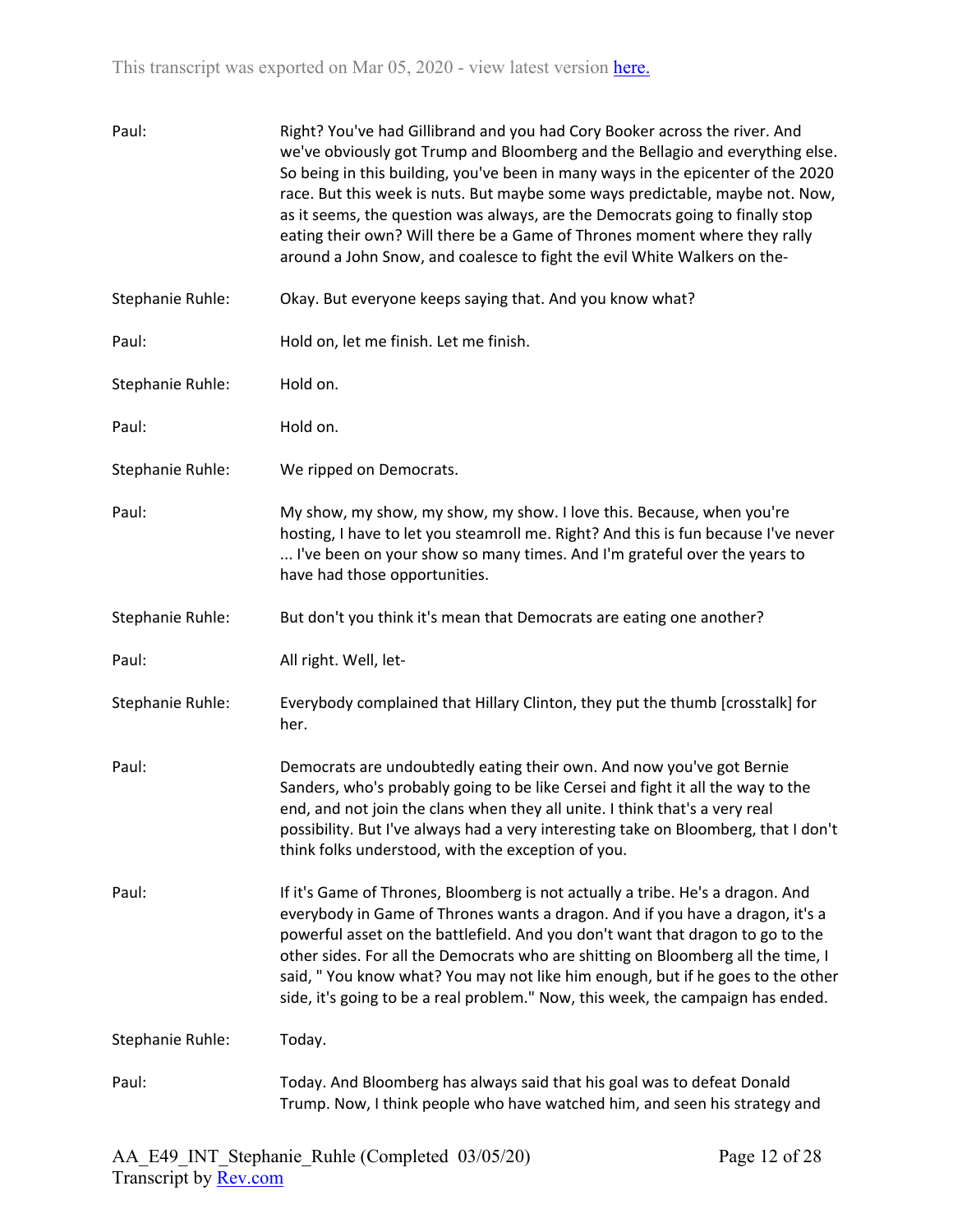|                  | seen his operation, know that that meant giving it a shot, watching the<br>numbers, and having an alternate strategy. And the alternate strategy, in my<br>view, seems to be unfolding now, where he's got this massive digital operation,<br>a huge staff, endless resources. If it's a fight, he's the guy with all the guns.                                                                                                                                                                                                                                                                                    |
|------------------|--------------------------------------------------------------------------------------------------------------------------------------------------------------------------------------------------------------------------------------------------------------------------------------------------------------------------------------------------------------------------------------------------------------------------------------------------------------------------------------------------------------------------------------------------------------------------------------------------------------------|
| Paul:            | And now he said, "You know what? I shot the guns. I gave it a good shot. They<br>didn't love me. They didn't respond to me. Here you go, Joe, here are all the<br>guns." And that's what I think is the X-factor right now. And the other dragon<br>being Michelle and Barack, okay? When they come in, they're going to be the<br>total game changers, in a way that nobody else can.                                                                                                                                                                                                                             |
| Paul:            | But you know Mike Bloomberg. You've been around Mike Bloomberg. I've been<br>a critic of Mike Bloomberg. I've worked alongside him on some issues. But this is<br>a really, really critical moment. So you've been breaking it down in the news,<br>but can you break down what you see in this landscape? And what you think<br>people might not see, that you uniquely see, because you've been around him,<br>because you have that business background. And because you have a really<br>good feel for that intersection of business and politics and media, in a way that<br>nobody else I think really does. |
| Stephanie Ruhle: | Thank you. So the Game of Thrones reference is hard for me. Because, to me, I<br>think that show is about sex. So it's making me throw up in my mouth that<br>you're referencing all these people.                                                                                                                                                                                                                                                                                                                                                                                                                 |
| Paul:            | That's the gross margarita.                                                                                                                                                                                                                                                                                                                                                                                                                                                                                                                                                                                        |
| Stephanie Ruhle: | It's making me super gaggy. But, away from that, here's the thing. Mike<br>Bloomberg is an extraordinary leader, from what he's done in city hall, for what<br>he did at his company. Watching even what went down in the last few weeks<br>was amazing. Because, you have to remember, the last time Mike lost at<br>anything is when he left Solomon Brothers 40 years ago. Okay?                                                                                                                                                                                                                                |
| Stephanie Ruhle: | And what did he do? He went out and built a Wall Street adjacent monopoly,<br>that made him the 12th richest person on the planet. And for people who don't<br>understand what Bloomberg does, he sells a product that's ridiculously<br>expensive, and has zero interest or willingness to ever lower the price. After the<br>financial crisis, when banks were like, "Yo, yo, yo. These terminals cost way too<br>much money. We're about to cancel subscriptions for a lot of them. Sorry<br>dude," he's like-                                                                                                  |
| Paul:            | For people who don't understand, the old Bloomberg machines. When you and I<br>worked in the street, the Bloomberg machines were almost like exclusive access<br>to the internet.                                                                                                                                                                                                                                                                                                                                                                                                                                  |
| Stephanie Ruhle: | Correct.                                                                                                                                                                                                                                                                                                                                                                                                                                                                                                                                                                                                           |
| Paul:            | It was like base, right?                                                                                                                                                                                                                                                                                                                                                                                                                                                                                                                                                                                           |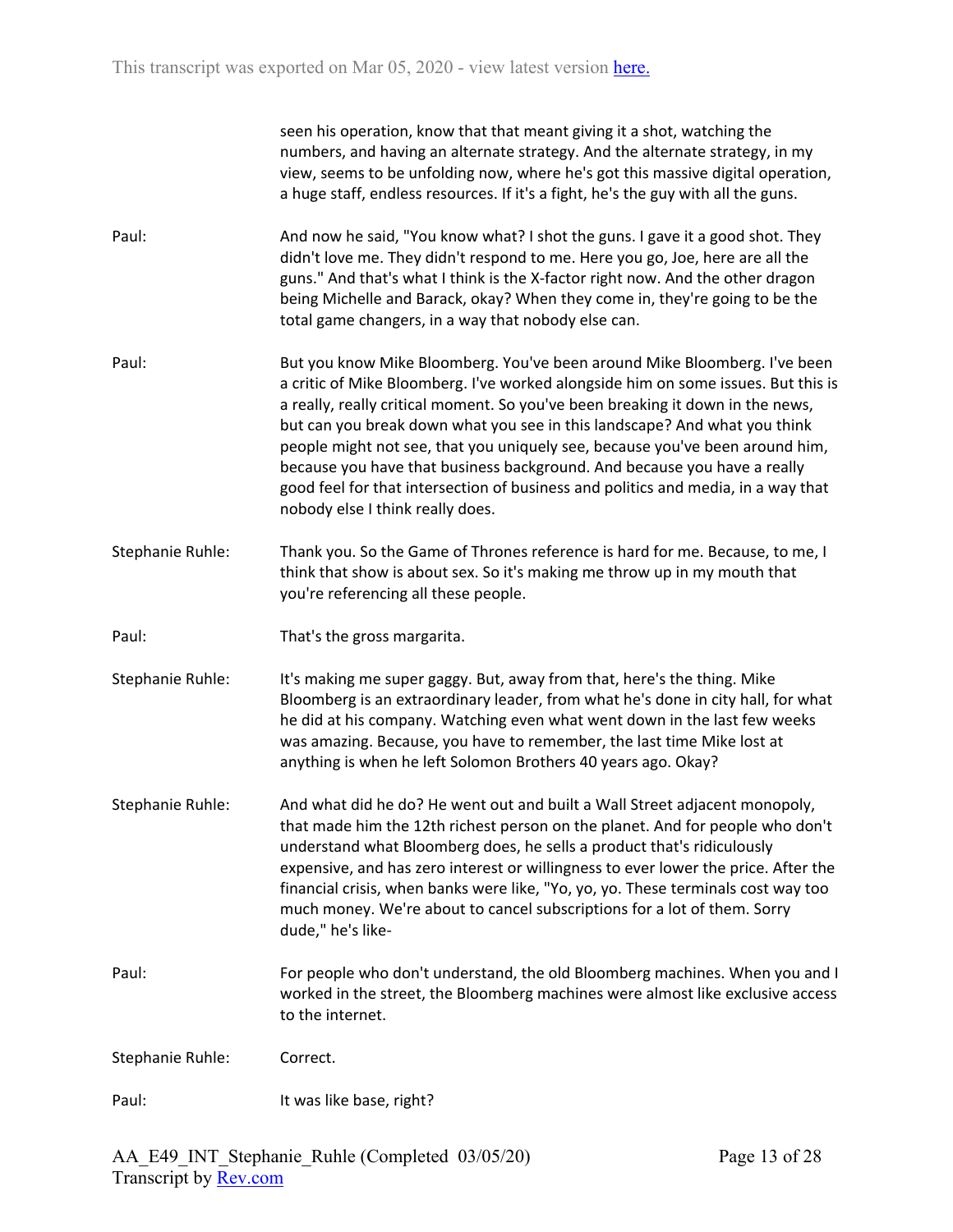| Stephanie Ruhle: | I didn't have an email address until I came to work here a few years ago.<br>Because both my-                                                                                                                                                                                                                                                                                                                                                                                                                                                          |
|------------------|--------------------------------------------------------------------------------------------------------------------------------------------------------------------------------------------------------------------------------------------------------------------------------------------------------------------------------------------------------------------------------------------------------------------------------------------------------------------------------------------------------------------------------------------------------|
| Paul:            | That's how you got information.                                                                                                                                                                                                                                                                                                                                                                                                                                                                                                                        |
| Stephanie Ruhle: | It's how you got everything.                                                                                                                                                                                                                                                                                                                                                                                                                                                                                                                           |
| Paul:            | It was the premier and lone source that the entire industry used for<br>information.                                                                                                                                                                                                                                                                                                                                                                                                                                                                   |
| Stephanie Ruhle: | It's the only way you'd communicate.                                                                                                                                                                                                                                                                                                                                                                                                                                                                                                                   |
| Paul:            | You had to use his machine, you had to use his software, and he owned it.<br>Right?                                                                                                                                                                                                                                                                                                                                                                                                                                                                    |
| Stephanie Ruhle: | [crosstalk 00:24:48],                                                                                                                                                                                                                                                                                                                                                                                                                                                                                                                                  |
| Paul:            | It was one of the first things you learned when you came on the street, they<br>taught you how to use a Bloomberg machine, right?                                                                                                                                                                                                                                                                                                                                                                                                                      |
| Stephanie Ruhle: | Correct. There's no competition for it. Nothing.                                                                                                                                                                                                                                                                                                                                                                                                                                                                                                       |
| Paul:            | Yeah, yeah. I think that that's really, really important. Because people don't<br>understand how innovative that was, and how good at execution it was, right? It<br>had to work, right? And it had to work at the highest stakes, for the most<br>demanding clients                                                                                                                                                                                                                                                                                   |
| Stephanie Ruhle: | Correct.                                                                                                                                                                                                                                                                                                                                                                                                                                                                                                                                               |
| Paul:            | in a really difficult environment.                                                                                                                                                                                                                                                                                                                                                                                                                                                                                                                     |
| Stephanie Ruhle: | And he knows exactly how to deliver that. And so Mike's skill, I have never met<br>anyone who has his sort of operational excellence. I can't think of anyone who<br>can convene more impressive people than Bloomberg.                                                                                                                                                                                                                                                                                                                                |
| Paul:            | That's right.                                                                                                                                                                                                                                                                                                                                                                                                                                                                                                                                          |
| Stephanie Ruhle: | So I worked in banking, and I was always interested in working in television. And<br>I was giving a speech for a nonprofit, a women's group. And after the founder<br>said, "Women and minorities always get lumped together. But if you take the 50<br>most powerful women in the world, they don't do that much to help one<br>another up there. But black guys do." And she said, "Every one of you is senior<br>in your industry. You need to decide what you want to do next. And someone<br>else here has to say, 'I'm going to get you there.'" |
| Stephanie Ruhle: | And I said, "I've always wanted to work in the media." And a woman there ran<br>HR at Bloomberg. And, two days later, she introduced me to Andy Lack, who's                                                                                                                                                                                                                                                                                                                                                                                            |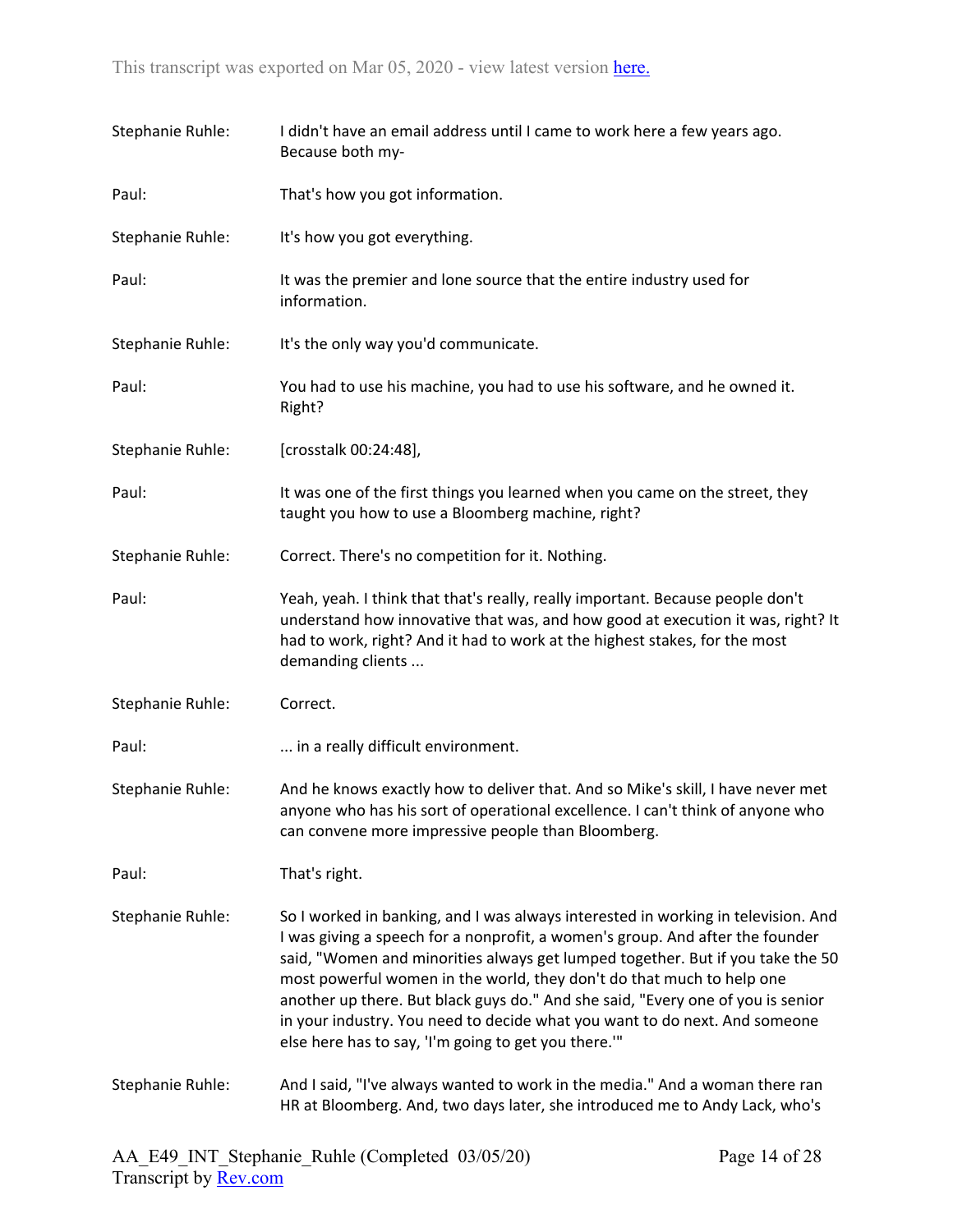|                  | not Mike. Mike was in City Hall. Andy's actually here at NBC now. But the whole<br>experience was complete Bloomberg ethos. And I said, "I've never worked in<br>television." Sorry.                                                                                                                                                                                                                                                                                                                                                                                                                                                                                        |
|------------------|-----------------------------------------------------------------------------------------------------------------------------------------------------------------------------------------------------------------------------------------------------------------------------------------------------------------------------------------------------------------------------------------------------------------------------------------------------------------------------------------------------------------------------------------------------------------------------------------------------------------------------------------------------------------------------|
| Paul:            | Your phone, that's Bloomberg calling you now, to-                                                                                                                                                                                                                                                                                                                                                                                                                                                                                                                                                                                                                           |
| Stephanie Ruhle: | No, exactly. They're like, "Stop speaking."                                                                                                                                                                                                                                                                                                                                                                                                                                                                                                                                                                                                                                 |
| Paul:            | No, to maybe offer you a job.                                                                                                                                                                                                                                                                                                                                                                                                                                                                                                                                                                                                                                               |
| Stephanie Ruhle: | I don't want one. I have one.                                                                                                                                                                                                                                                                                                                                                                                                                                                                                                                                                                                                                                               |
| Paul:            | He's scooping up just about everybody talented in this city.                                                                                                                                                                                                                                                                                                                                                                                                                                                                                                                                                                                                                |
| Stephanie Ruhle: | There you go. He convenes. And so I said, "I've never worked in television." And<br>Andy Lack said, "You need to be three." He goes, "There's no more TV<br>presenters." He said, "You have to know the content, love the content, and have<br>to be great on television. And have people want to watch you." And I said, "I<br>don't know if I'm number three, but I have number one and two. You can pay<br>me nothing. But I need you to give me a show, and have someone teach me<br>how to do this."                                                                                                                                                                   |
| Stephanie Ruhle: | And they said yes. And that's that company. And I got to know Mike better my<br>last year working there. And he is a problem solver like no one else. But here's<br>what people had to experience since he decided to run. And I say this in the<br>most complimentary way. It's a little bit like the Wizard of Oz with Mike. The Oz<br>that he creates, his campaign, all that he does, all that he's done on climate and<br>guns and education, second to none, extraordinary. But when you pull the<br>curtain back, and it's just Mike on his own, he's kind of crabby. And he's<br>disinterested.                                                                     |
| Paul:            | Yeah, that's the magic. That's the magic.                                                                                                                                                                                                                                                                                                                                                                                                                                                                                                                                                                                                                                   |
| Stephanie Ruhle: | But that's also-                                                                                                                                                                                                                                                                                                                                                                                                                                                                                                                                                                                                                                                            |
| Paul:            | That's also the power. It's the power.                                                                                                                                                                                                                                                                                                                                                                                                                                                                                                                                                                                                                                      |
| Stephanie Ruhle: | One of the things that makes him that successful, he's sentimental about<br>nothing. Right? A lot of the mistakes that we make in our careers, we're<br>sentimental, we're emotional, we hang on. He hangs on to nothing. He's the<br>most in the moment present person I can think of. And, unfortunately, when<br>you are running for office, it's about connecting. So look what happened. People<br>came out and looked at Joe Biden, because they wanted to be comforted. They<br>wanted somebody who cares. And Mike on paper, and not just on paper, has<br>done extraordinary things, but the way he makes you feel, the answer is<br>nothing. And that translated. |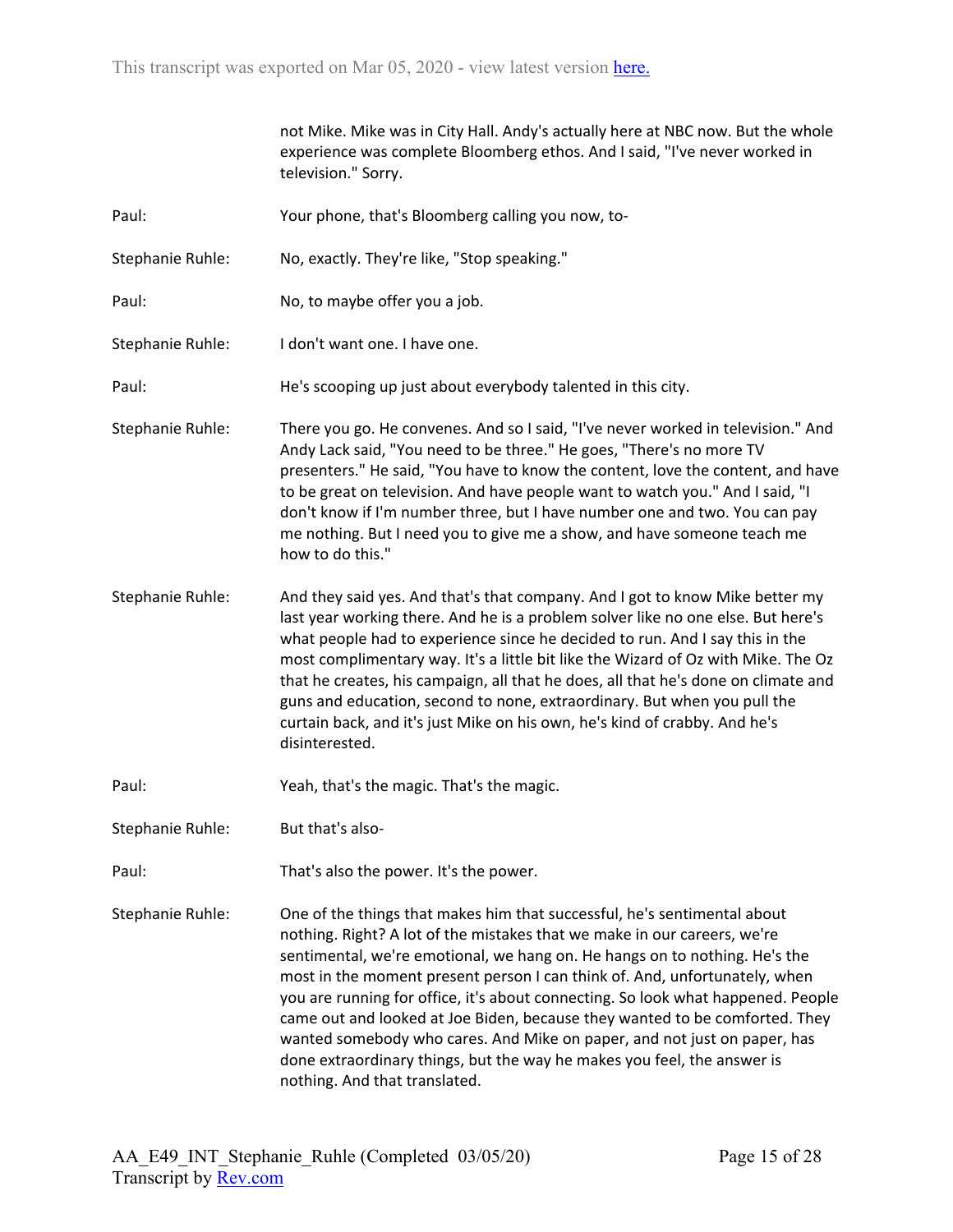| Stephanie Ruhle: | And I think what happened last night was really stunning. Because Mike's<br>number one goal is to get Trump out of office. He looks at Trump and says, "Our<br>democracy is at risk. He's long-term going to hurt our economy. He's going to<br>destroy our environment. If I don't do this, I'll only have myself to blame." And<br>he got in at a time when Bernie Sanders and Elizabeth Warren were soaring, and<br>Joe Biden was fumbling. And, listen, I'm sure he didn't think it was going to turn<br>out quite like this. Because, two weeks ago, he had amazing momentum. He<br>built an incredible campaign. His team was a machine. I mean, they handled- |
|------------------|----------------------------------------------------------------------------------------------------------------------------------------------------------------------------------------------------------------------------------------------------------------------------------------------------------------------------------------------------------------------------------------------------------------------------------------------------------------------------------------------------------------------------------------------------------------------------------------------------------------------------------------------------------------------|
| Paul:            | And he was doing it, in part, because he wasn't in front. The magic of<br>Bloomberg, in my view, is that he's able to assemble all these assets, and<br>assemble all these tools on a battlefield, where he can compensate for the fact<br>that he's not the most charismatic guy on the stage.                                                                                                                                                                                                                                                                                                                                                                      |
| Stephanie Ruhle: | But no one saw that. Because-                                                                                                                                                                                                                                                                                                                                                                                                                                                                                                                                                                                                                                        |
| Paul:            | Well, he didn't see it. And he didn't want to acknowledge, maybe. Or he was<br>stubborn, or maybe he was disconnected, or maybe he just made a bet. Right?<br>When they ran the three minute coronavirus ad, what I said was, "You know<br>what? Great content. I wish he had paid for somebody else to deliver it."<br>Because he just doesn't deliver it well. And that was a blank spot that I think he<br>underestimated, that really, really hurt him over the last couple of weeks<br>especially. But here's the good part.                                                                                                                                    |
| Stephanie Ruhle: | They knew it, but they underestimate it.                                                                                                                                                                                                                                                                                                                                                                                                                                                                                                                                                                                                                             |
| Paul:            | And here's the good part, right? In New York, he is better situated to run things<br>than pretty much anybody. I put this out to Bernie Sanders supporters and de<br>Blasio supporters, that you can shit on Bloomberg all day right now, but if you're<br>living in New York, and coronavirus is hitting, who would you rather have as<br>Mayor, de Blasio or Bloomberg?                                                                                                                                                                                                                                                                                            |
| Stephanie Ruhle: | Bloomberg.                                                                                                                                                                                                                                                                                                                                                                                                                                                                                                                                                                                                                                                           |
| Paul:            | And that's the kind of guy that we know in New York can make things work, to<br>include his own machines. So the opportunity now is to take himself out of that<br>Wizard of Oz roll, and put Biden in it. Right?                                                                                                                                                                                                                                                                                                                                                                                                                                                    |
| Stephanie Ruhle: | So, to me, this whole thing-                                                                                                                                                                                                                                                                                                                                                                                                                                                                                                                                                                                                                                         |
| Paul:            | And recognizing that Trump is the number one  This is where I really give<br>Bloomberg credit. And I share this. Trump is the number one strategic threat to<br>this country. I think he's the number one strategic threat to this world. Because<br>he's so unstable, and the impact that he has. So Bloomberg ran the numbers,<br>did his analysis, and said, "That's the number one priority. It's the most<br>dangerous thing. I've got to focus on that." And he's been doing it ever since.                                                                                                                                                                    |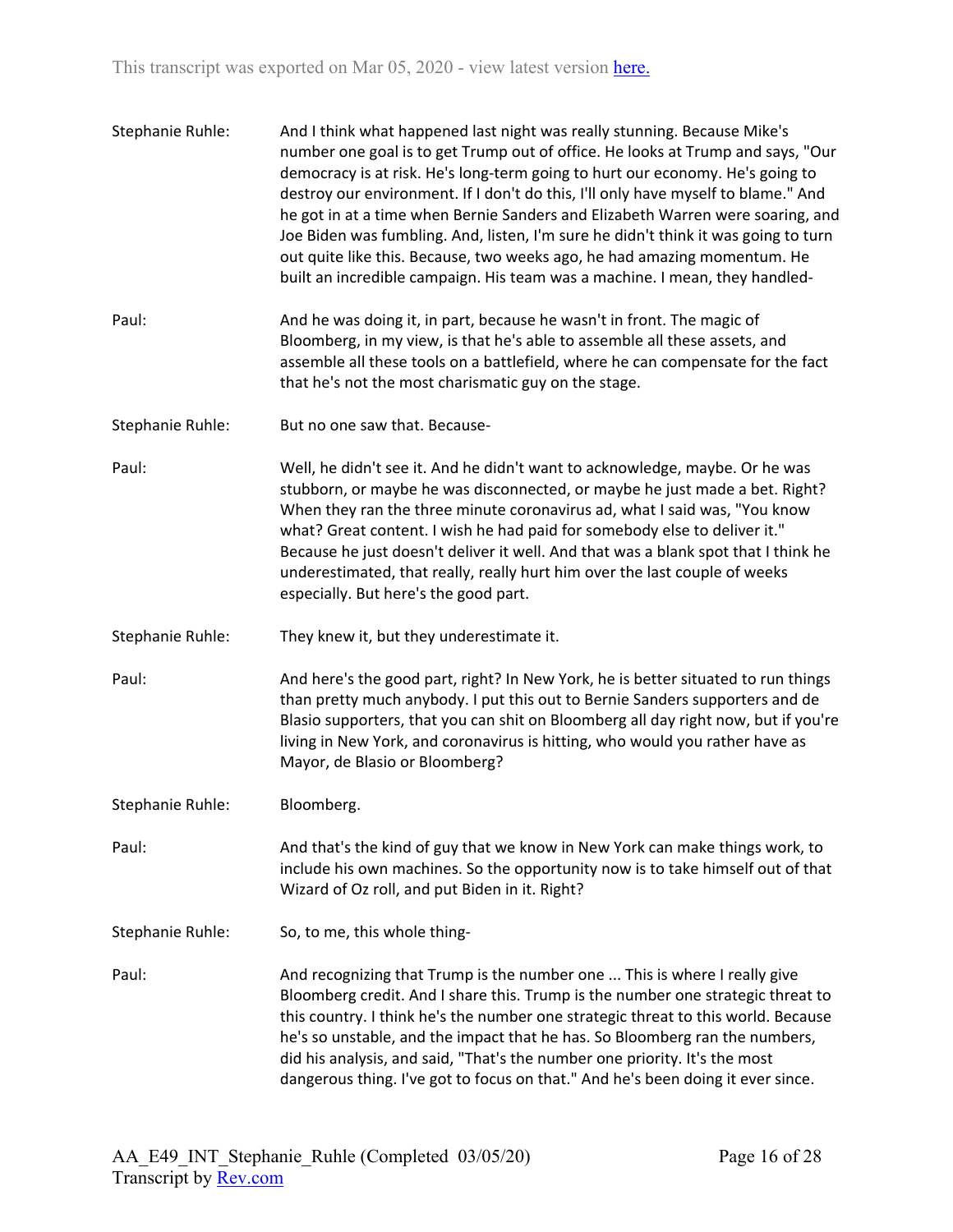| Paul:            | Now he just has to adjust that machine on the same target, and put himself in a<br>different seat. And put Biden in front, and assemble all those weapons behind<br>him. And that's why Bloomberg gets under Trump's skin. That's why he was up<br>last night tweeting.                                                                                                                                                                                                   |
|------------------|---------------------------------------------------------------------------------------------------------------------------------------------------------------------------------------------------------------------------------------------------------------------------------------------------------------------------------------------------------------------------------------------------------------------------------------------------------------------------|
| Stephanie Ruhle: | This just got-                                                                                                                                                                                                                                                                                                                                                                                                                                                            |
| Paul:            | Because he knows he's coming. He hears Bloomberg's footsteps.                                                                                                                                                                                                                                                                                                                                                                                                             |
| Stephanie Ruhle: | This whole thing just got so much scarier for the president.                                                                                                                                                                                                                                                                                                                                                                                                              |
| Paul:            | Absolutely.                                                                                                                                                                                                                                                                                                                                                                                                                                                               |
| Stephanie Ruhle: | Because you can take the state of Virginia. And those are the most important<br>numbers to me, what happened there last night. Because, in 2018, Mike put an<br>enormous amount of money in the mid-term elections, and that flipped Virginia.<br>Flipping Virginia gave Democrats the House. Democrats having the House<br>impeached president Trump in the House. Everybody knows that. Joe Biden<br>spent like a hundred grand on one radio ad in Virginia and he won. |
| Stephanie Ruhle: | So Mike learned last night, he knows from a year or a year ago, his machine gets<br>people elected. He's just not the guy. I think the last two weeks have probably<br>been very hard for him. Because I'm not saying all he needed to do was carry<br>the ball, but they handed him an extraordinary campaign. And, listen, he failed<br>at those two-                                                                                                                   |
| Paul:            | But he had to do things he'd never done. He's never really run an election,<br>where he's had to go shake hands, and go to pancake breakfast, and run around<br>the city and work for the votes. Right?                                                                                                                                                                                                                                                                   |
| Stephanie Ruhle: | Yeah. It was the debates. It was the debates.                                                                                                                                                                                                                                                                                                                                                                                                                             |
| Paul:            | In the debates, he didn't have to scrap it up. He didn't have to have somebody.<br>He kept going down. Every time they came at him, he would respond to their<br>criticism, instead of what a normal skilled politician does is bridge and talk about<br>something else. Right? Go back to your main talking point.                                                                                                                                                       |
| Stephanie Ruhle: | He failed at the debates.                                                                                                                                                                                                                                                                                                                                                                                                                                                 |
| Paul:            | He got sucked in over and over again. And, on a very basic level, he looked<br>inexperienced. For the first time, Mike Bloomberg looked really inexperienced.<br>Having somebody punch him in the face right out of the gate is not something<br>he was used to. And he did not like it. And he did not respond well. But here's<br>my point, Stephanie. I don't think it matters now.                                                                                    |
| Stephanie Ruhle: | It doesn't.                                                                                                                                                                                                                                                                                                                                                                                                                                                               |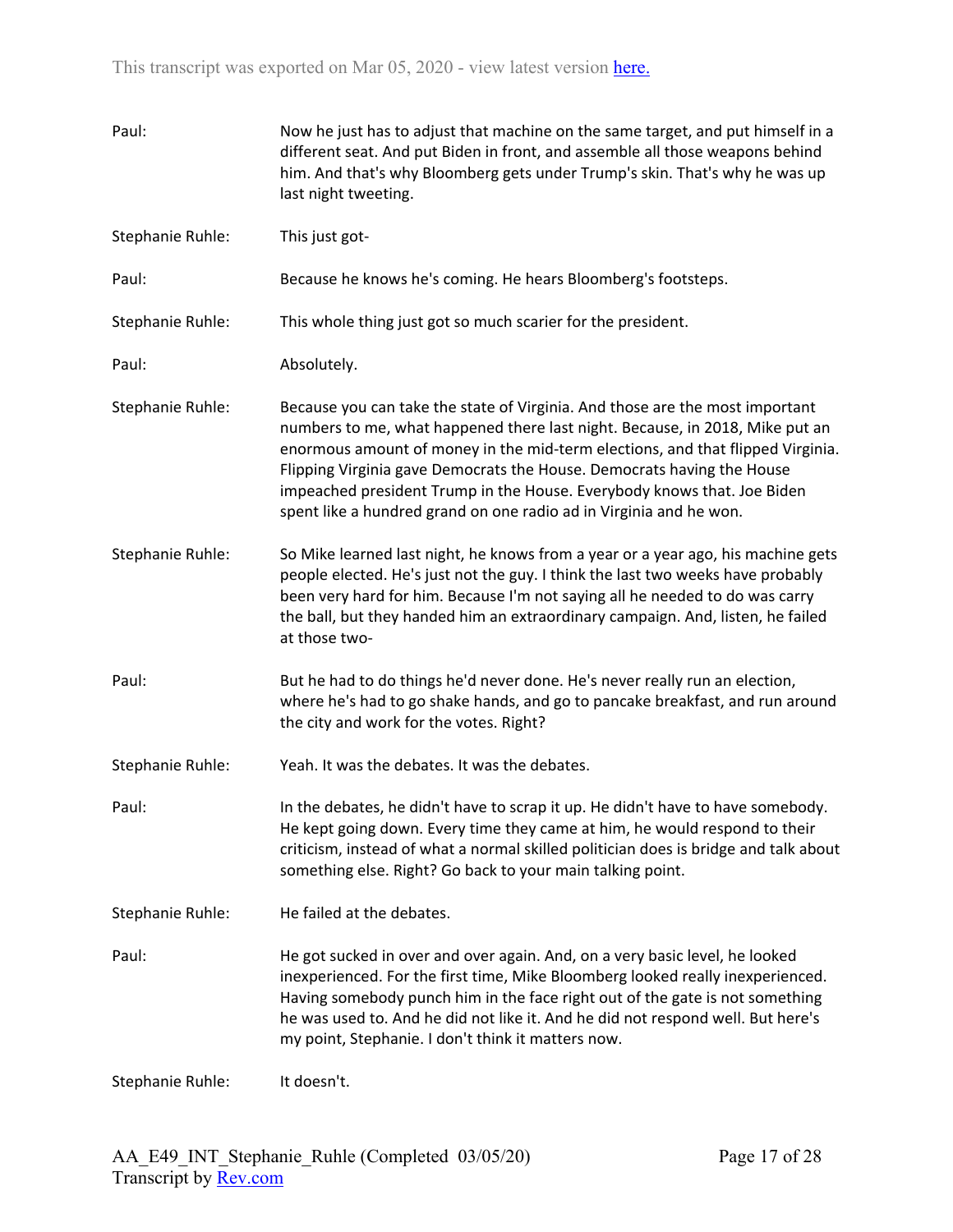| Paul:            | I don't think it matters anymore than the debates mattered for Biden in the<br>past, or for Kamala Harris, who did well. You can do great in the debates. You<br>can do poorly in debates. That's almost ancient history now. Now, as these<br>forces align on a very new battlefield, I think it's all different. And Bloomberg, in<br>my opinion, is the most valuable chess piece on the board, until Obama comes<br>in.                                                                                                                                                                        |
|------------------|----------------------------------------------------------------------------------------------------------------------------------------------------------------------------------------------------------------------------------------------------------------------------------------------------------------------------------------------------------------------------------------------------------------------------------------------------------------------------------------------------------------------------------------------------------------------------------------------------|
| Stephanie Ruhle: | On January 10th, his campaign manager, Kevin Sheekey, said to me, "Mike will<br>either be the nominee or he will be the most important person to the nominee."                                                                                                                                                                                                                                                                                                                                                                                                                                     |
| Paul:            | 100%.                                                                                                                                                                                                                                                                                                                                                                                                                                                                                                                                                                                              |
| Stephanie Ruhle: | And so that's where he is. So, for the president, think about what's happened in<br>the last 24 hours. Okay? The administration has said over and over, "Democrats<br>are going to tank the economy. They're all a bunch of socialists." Okay? Last<br>night, Bernie Sanders certainly didn't have the night he thought he was going to<br>have. I stayed here super late, because we were preparing for overnight<br>markets to tank if Sanders soared.                                                                                                                                           |
| Stephanie Ruhle: | Because you're forgetting, a week ago, when Corona first really got markets<br>worried and you saw markets drop, they did also drop because Sanders had<br>done so well in Nevada. Okay? There was a risk last night that markets were<br>going to drop, which is exactly  The president would have loved to have said,<br>"See, it's Bernie Sanders. It's not just Corona." So markets don't drop. They can't<br>make the democratic socialist argument. The digital operation, Mike's is called<br>Hawkfish, which is the only equal counter to Trump's, is now going to be offered<br>to Biden. |
| Stephanie Ruhle: | And then here's one more thing. Yesterday, the federal reserve cut rates, an<br>emergency rate cut. Do you know when we see emergency rate cuts? After 9/11<br>and the financial crisis. One of the main reasons coronavirus has markets<br>tanking is uncertainty. So many questions with no answers. Suddenly, when the<br>fed, who has a lot more information than you and I do, cut rates in an<br>emergency scenario-                                                                                                                                                                         |
|                  | PART 2 OF 3 ENDS [00:34:04]                                                                                                                                                                                                                                                                                                                                                                                                                                                                                                                                                                        |
| Stephanie Ruhle: | More information than you and I do. Cut rates in an emergency scenario. We<br>could, and I'm not saying we will tip into recession, so now the President could<br>be in a scenario where he's running against a beloved Democrat with the money<br>machine and the digital machine of Bloomberg who's quickly overnight been<br>able to pull more and more Democrats under one tent and the economy could<br>get shaky. Things just got real.                                                                                                                                                      |
| Paul:            | Yeah. I think we also found out that America is not as liberal as a lot of people<br>think. Last night in my view, was a check on the future of America. That's more<br>moderate than I think some people judged. People kept saying Bernie was going                                                                                                                                                                                                                                                                                                                                              |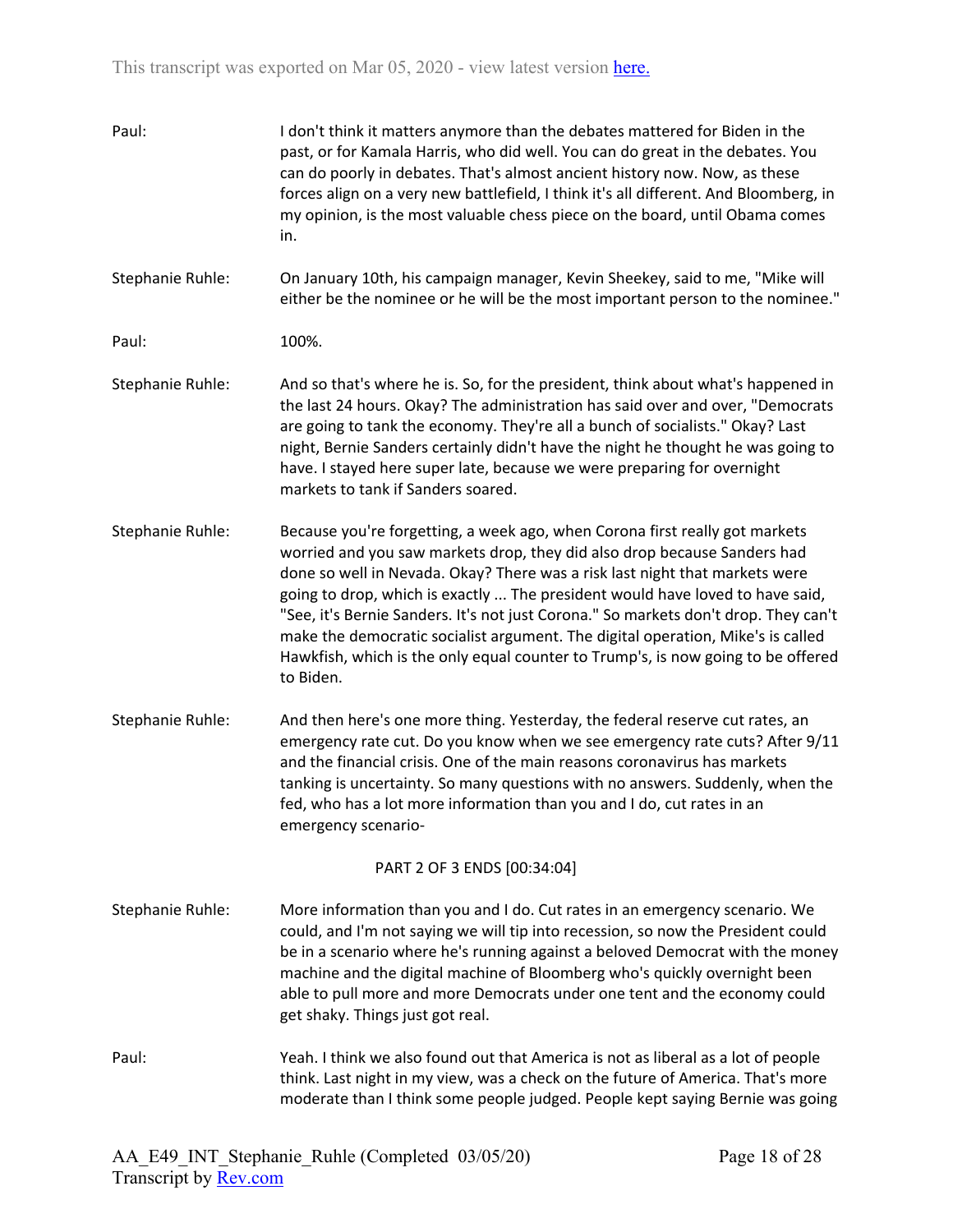to be great for turnout. He was, he was great for turn out against him. I think that a lot of moderates came out and were very concerned about what Bernie Sanders represented, especially when you look at the South and how that became a firewall for him as it did last time too. But I think that the threat of Bernie Sanders actually mobilized people tremendously. I saw it among my moderate friends, people who are blue dog Democrats, who were terrified of the prospect of Bernie Sanders in the same way, they're terrified of Trump. So I think we've got this turnout wave that's going to kind of be a crescendo last night but then crest again when Trump comes.

- Paul: People aren't voting in my view as much because of what they care about, but what they're fearing against. And that's what I think you saw last night. I think people deeply underestimated how much America did not want Bernie Sanders. He's going to have enclaves where he did strong. He did well. People who love the free shit for everybody idea. But I think he was selling a kind of populism that people are much more jaded by after Trump. Right? The idea that you can promise me what I want and it's all going to be easy. Give me somebody to settle it down to try to reduce the temperature. Bring us together. Somebody I know, and you've got the parallel track of Biden voters are baked in. They love Biden the same way Trump voters love him, no matter what he does. They love Uncle Joe. And I think that that came out last night too. So all that comes together, Stephanie, into a really dynamic battlefield that you're going to be covering every night.
- Stephanie Ruhle: But, Bernie has woken us up to the fact that we can't just say we don't want a revolution and that's too much because the fact of the matter is there's \$1.3 trillion in student debt. There's \$80 billion in medical debt in this country. So this isn't just people going from burning man to Coachella saying, woo free stuff. It's people who are saying the American dream doesn't work for me. And, so I'm not saying-
- Paul: 100% but as a leader, you also have to show how the American dream can become more possible for those people, right? And saying that all the student debt's going to be gone is like saying you're going to wake up tomorrow we're going... Revolution is a very radioactive word.

Stephanie Ruhle: Yes. Paul: When you hear revolution, you hear socialism. Those are powerful words that people-Stephanie Ruhle: I don't know why Democratic Socialism doesn't just get a new brand. Paul: 100%.

Stephanie Ruhle: Because a lot of the things that Democratic Socialism not bad.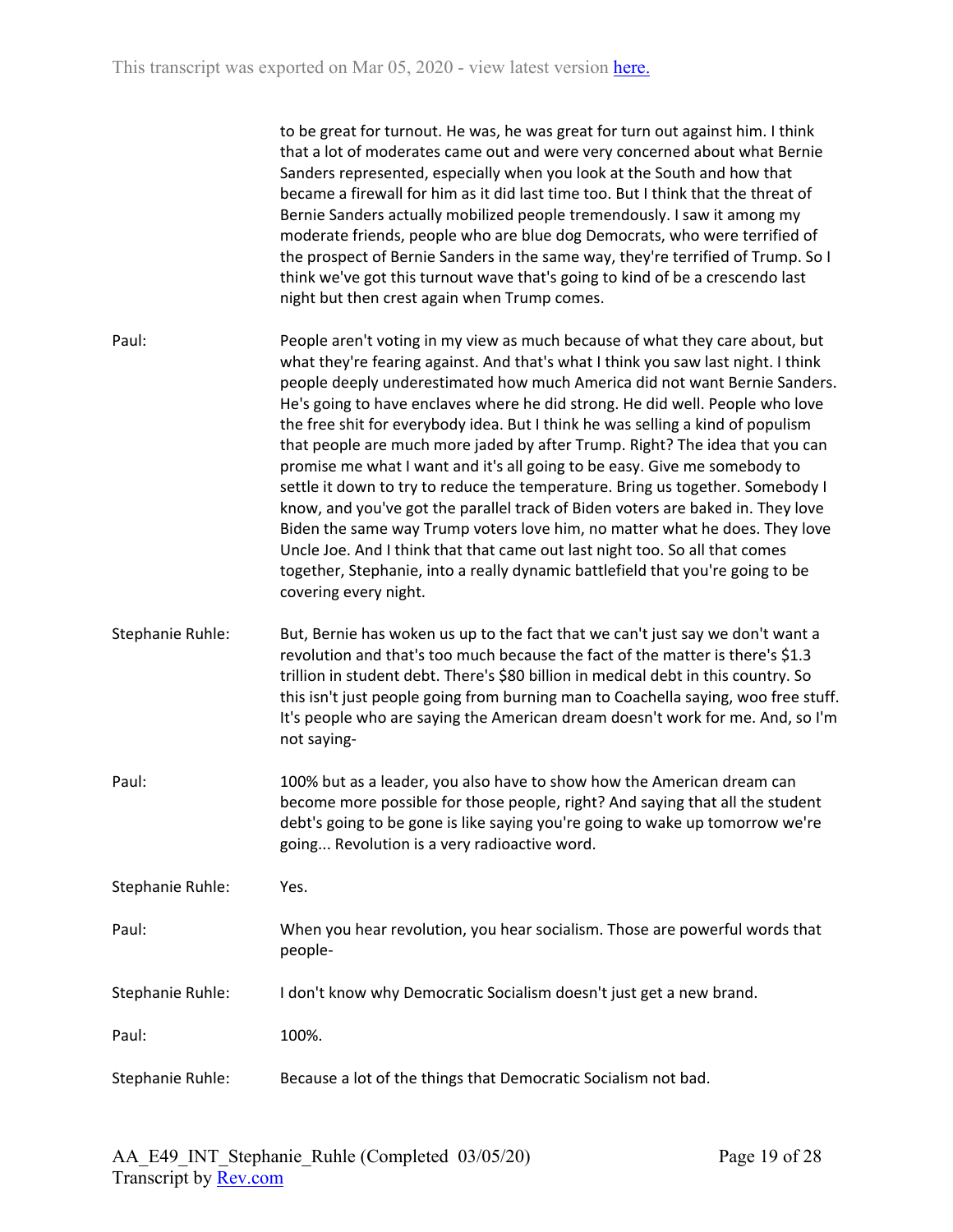| Paul:            | Remember when Democrats used to love Liberal and now they're Progressive,<br>right?                                                                                                                                                                                                                                                                                                                                                                           |
|------------------|---------------------------------------------------------------------------------------------------------------------------------------------------------------------------------------------------------------------------------------------------------------------------------------------------------------------------------------------------------------------------------------------------------------------------------------------------------------|
| Stephanie Ruhle: | Yes.                                                                                                                                                                                                                                                                                                                                                                                                                                                          |
| Paul:            | Liberal became a bad word. Now it's Progressive. But the rebranding of these<br>ideas, I think is critical. Some of these ideas are absolutely valid. I shared so<br>many of the initiatives that people who supported Sanders want, but it has to<br>be realistic, right? And the idea that we're going to get rid of all student debt<br>while the Republicans continue to exist in America is just unrealistic as saying,<br>you're going to build a wall. |
| Stephanie Ruhle: | Crazy.                                                                                                                                                                                                                                                                                                                                                                                                                                                        |
| Paul:            | But it sounds great and people love the sale. They want to believe it's true. And<br>that's why I think you're going to see more moderate voters, more experienced<br>voters, more sophisticated voters, more diverse voters are going to come<br>toward Biden over time and against Trump. But let me ask you to pivot if I can.                                                                                                                             |
| Stephanie Ruhle: | Hold on, let me just say one thing.                                                                                                                                                                                                                                                                                                                                                                                                                           |
| Paul:            | Please.                                                                                                                                                                                                                                                                                                                                                                                                                                                       |
| Stephanie Ruhle: | Both Bernie and Trump do something really important. They do genuinely see<br>that forgotten voter and that-                                                                                                                                                                                                                                                                                                                                                  |
| Paul:            | But they also see the anger. Like that's what-                                                                                                                                                                                                                                                                                                                                                                                                                |
| Stephanie Ruhle: | Yes, but I'm saying I think it's important, right? When the President does his<br>State of the Union and lots of the things he says aren't true, and I'm sitting there<br>scrambling it down. This is not true. He knows it's not true. But-                                                                                                                                                                                                                  |
| Paul:            | But that's the problem, there's no but after that.                                                                                                                                                                                                                                                                                                                                                                                                            |
| Stephanie Ruhle: | But hold on. When he says blue-collar boom, that makes that person feel seen<br>and heard.                                                                                                                                                                                                                                                                                                                                                                    |
| Paul:            | 100%.                                                                                                                                                                                                                                                                                                                                                                                                                                                         |
| Stephanie Ruhle: | Because Hillary Clinton wasn't the first person to not go to Western<br>Pennsylvania in late August. Democrats took those votes for granted for years.<br>So let that forgotten voter be a wake-up call that they need to count.                                                                                                                                                                                                                              |
| Paul:            | Right, 100%, but don't lie to them. Don't sell them bullshit. Right? Because that's<br>the thing. I see you. I hear you. Now when you get to that point and you say to<br>them, you're angry. I see you. I hear your anger. Let's talk about what's possible,                                                                                                                                                                                                 |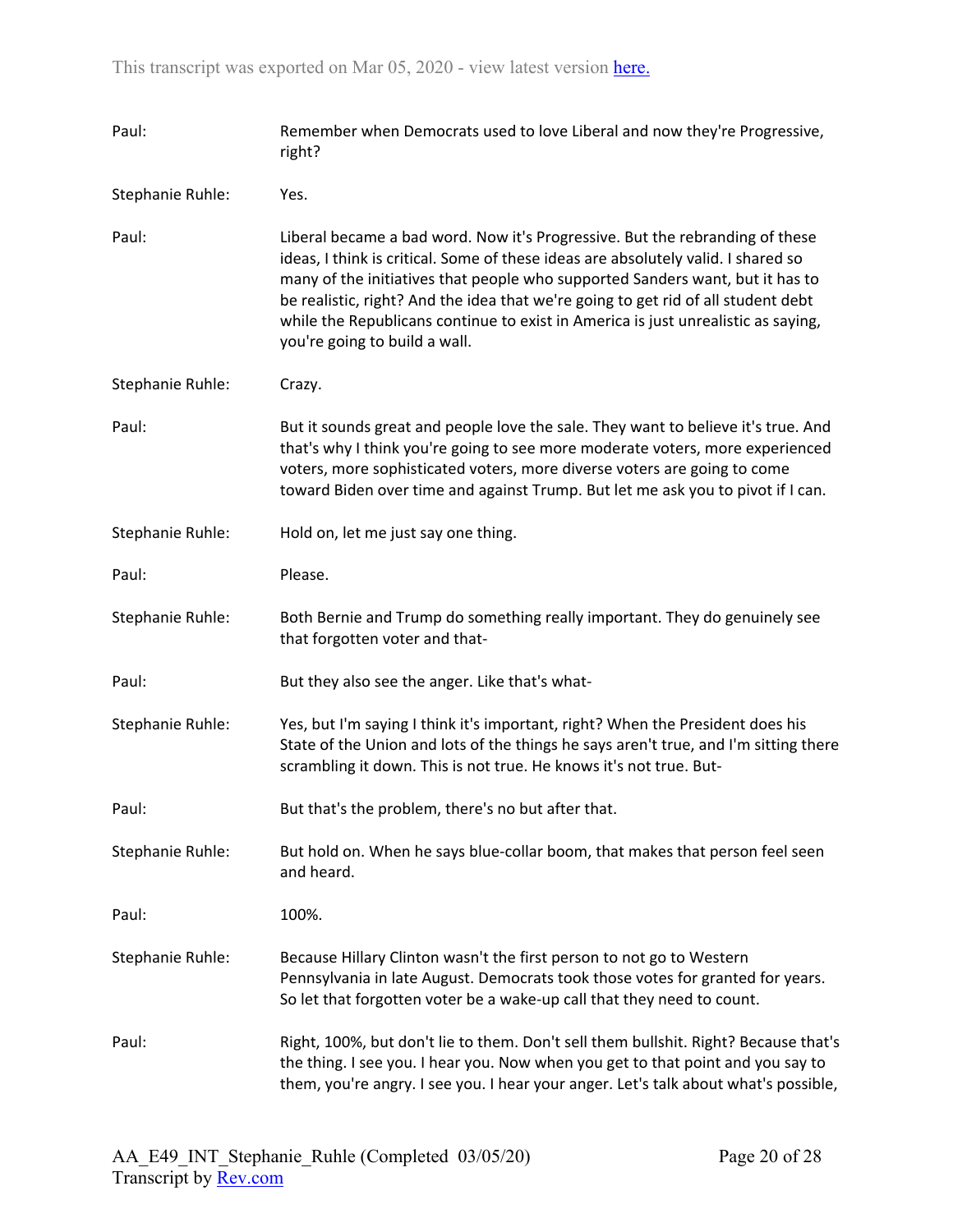right? That is very important because you don't want to disenfranchise people even further with just lying to them, selling them shit that's not possible, right?

- Paul: And here's the difference from me, right? Sanders and Trump, in my view, sell a lot of dreams to people. The difference is Trump can actually get them done legislatively. If Bernie Sanders was elected, the Democrats aren't going to support half of his shit. Which is exactly what happened when he was Chair of the Senate Veterans Affairs Committee happened throughout his career, big grandiose ideas, and then he would cry about everybody voting against it. Well that was the reality, right? The reality was people were going to vote against it and you can either compromise and get something done or dig in and get nothing done. And that's what I think people were concerned about who were most sophisticated and understanding how government works, but I want to pivot into asking you-
- Stephanie Ruhle: Joe knows how, but I'll just say he knows how. Mike Bloomberg, when he kept getting pushed on stop-and-frisk, at no point did he pivot to look at my Greenwood Initiative, which is the only African American economic empowerment plan. He actually has many plans. He just didn't get them to the table.
- Paul: If you're explaining, you're losing, and over and over again, he was explaining stop-and-frisk, explaining stop-and-frisk instead of saying, Hey, we dropped the murder rate or saying, Hey, we kept the subways running, or Hey, we kept the garbage going, right? Things that he couldn't figure out how to pivot. But you have been great at figuring out to pivot, so you will appreciate that I need to pivot into a question that is core to this show that I ask of all our guests. Stephanie Ruhle, what makes you angry?
- Stephanie Ruhle: Lack of effort. It's my number one. So effort to me is everything, right? I mean, this goes back to what my mom says to me every day, right? You don't have to be the smartest, you don't have to be the best. It doesn't have to be the most expensive. You don't have to get an A. I just need to know that you tried your hardest, that you gave it your all.
- Stephanie Ruhle: For me there are three things in this world that we have no control over. Time, health, and weather, everything else is risk management and that's how I look at everything. So if I'm giving, not that my time is more valuable than yours, all of our time is valuable. But if we're here, if we're doing this, if I'm not waking up and kissing my babies in the morning and picking them up at school, then there's no reason for me to be here. We have to leave it all on the field every single day and if we fail, that's okay. But effort is everything. And people who are punching the clock and mailing it in, I really need them to get off my team.
- Paul: I love that. My football coach, one of my mentors. A guy named E.J. Mills, Amherst College, shout out coach, used to say attitude-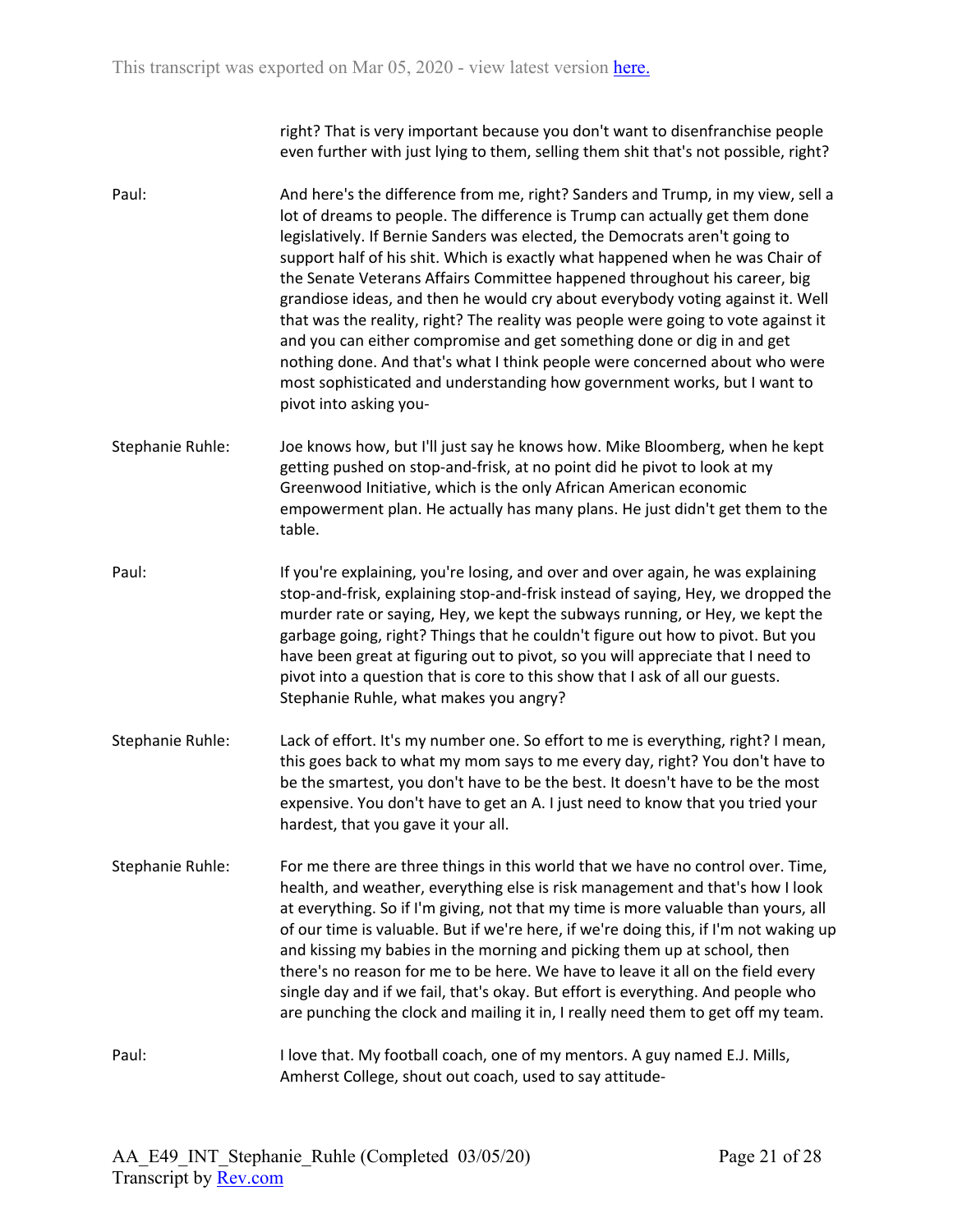| Stephanie Ruhle: | You went to Amherst?                                                                                                                                   |
|------------------|--------------------------------------------------------------------------------------------------------------------------------------------------------|
| Paul:            | Yeah, go figure right?                                                                                                                                 |
| Stephanie Ruhle: | Did Rich Willard go to college with you?                                                                                                               |
| Paul:            | Yeah, he was my quarterback.                                                                                                                           |
| Stephanie Ruhle: | Oh my God, he's so hot.                                                                                                                                |
| Paul:            | He was my quarterback.                                                                                                                                 |
| Stephanie Ruhle: | Rich Willard is full-on hot. Full on.                                                                                                                  |
| Paul:            | He was also the best quarterback in our school history. He was my quarterback.<br>I was the tight end-                                                 |
| Stephanie Ruhle: | Do you know back in the day, Rich Willard used to wear-                                                                                                |
| Paul:            | We're going to talk about Rich Willard, and how hot he is on my podcast.                                                                               |
| Stephanie Ruhle: | He used to wear a sugar daddy costume every single year for Halloween in New<br>York City. The cheesiest box costume you could ever see.               |
| Paul:            | Wow.                                                                                                                                                   |
| Stephanie Ruhle: | And just see what he could pick up and every year it was a hotter and hotter girl.<br>I love Rich Willard.                                             |
| Paul:            | That's amazing.                                                                                                                                        |
| Stephanie Ruhle: | He lives in Charleston, South Carolina. You ready for his morning workout? He<br>water skis every day. How cool is that? I mean Rich Willard the best. |
| Paul:            | Yeah. He would have done a lot better on the debate stage than Mike<br>Bloomberg.                                                                      |
| Stephanie Ruhle: | No, he would not.                                                                                                                                      |
| Paul:            | He absolutely would have.                                                                                                                              |
| Stephanie Ruhle: | No, he would definitely not have.                                                                                                                      |
| Paul:            | He absolutely would have. Rich Willard-                                                                                                                |
| Stephanie Ruhle: | Listen, no. No, he wouldn't. He would not.                                                                                                             |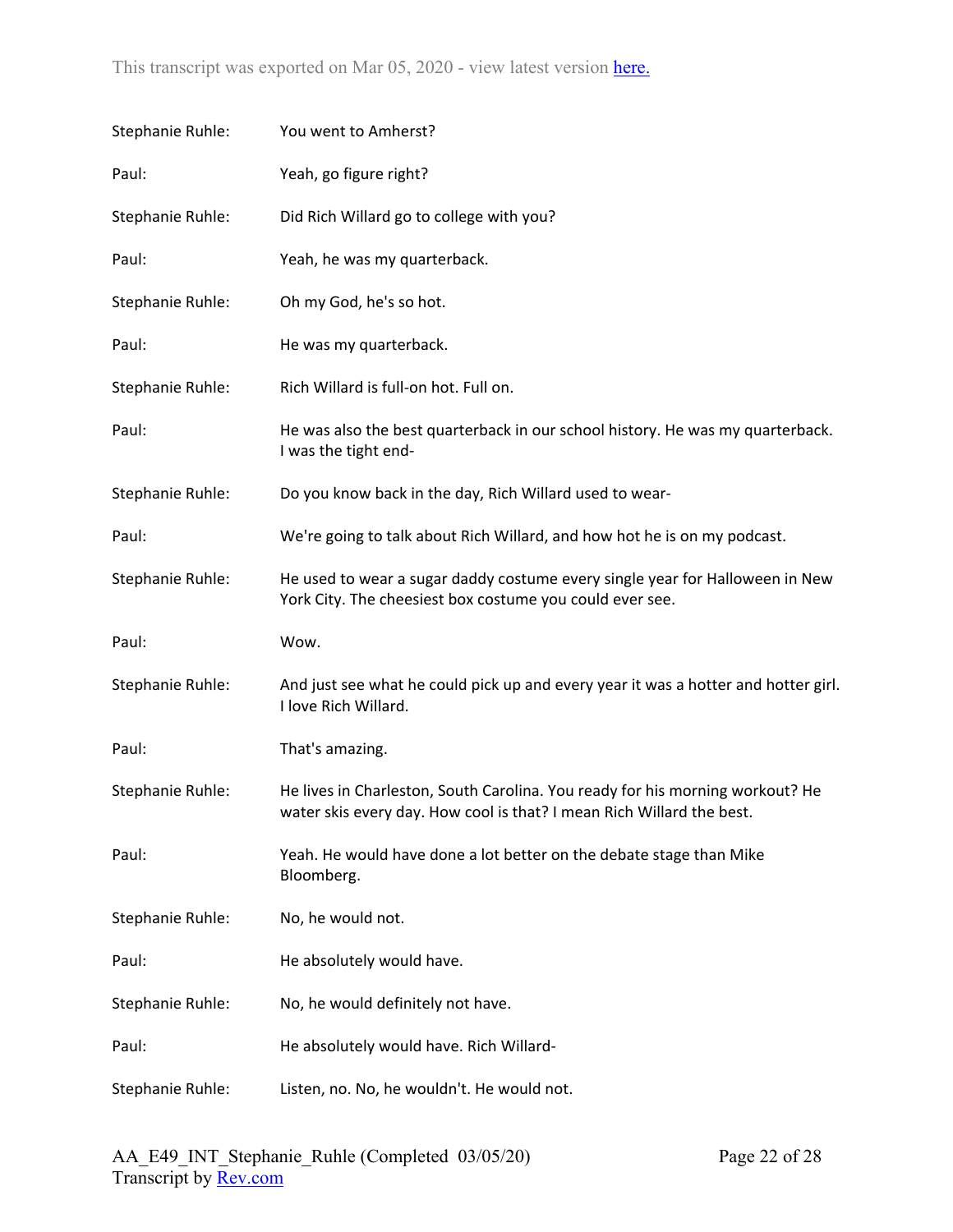| Paul:            | So maybe we'll do a charity event at some point. We'll have Rich Willard debate,<br>Mike Bloomberg, and Mike Bloomberg definitely would not win on the hot<br>scale, but Rich Willard blast from the past. See how small this world is, right?<br>Yeah. So anyway, our coach was a guy named E.J. Mills. He used to say attitude<br>and effort is key.                                                                                                                                                                                                                                                                                     |
|------------------|--------------------------------------------------------------------------------------------------------------------------------------------------------------------------------------------------------------------------------------------------------------------------------------------------------------------------------------------------------------------------------------------------------------------------------------------------------------------------------------------------------------------------------------------------------------------------------------------------------------------------------------------|
| Stephanie Ruhle: | Totally.                                                                                                                                                                                                                                                                                                                                                                                                                                                                                                                                                                                                                                   |
| Paul:            | And and Rich Willard and I were about a minute and forty-seven seconds away<br>from an undefeated season our senior year. He's an exceptional quarterback.<br>Great guy.                                                                                                                                                                                                                                                                                                                                                                                                                                                                   |
| Stephanie Ruhle: | He's so hot.                                                                                                                                                                                                                                                                                                                                                                                                                                                                                                                                                                                                                               |
| Paul:            | And so hot, I won't disagree. Very hot. Very hot. Okay, so this helps me pivot<br>into the next question. This is the beauty of podcast.                                                                                                                                                                                                                                                                                                                                                                                                                                                                                                   |
| Stephanie Ruhle: | You're Googling him right now. So hot. Yeah.                                                                                                                                                                                                                                                                                                                                                                                                                                                                                                                                                                                               |
| Paul:            | He was hot.                                                                                                                                                                                                                                                                                                                                                                                                                                                                                                                                                                                                                                |
| Stephanie Ruhle: | Isn't he.                                                                                                                                                                                                                                                                                                                                                                                                                                                                                                                                                                                                                                  |
| Paul:            | He's absolutely hot. Okay.                                                                                                                                                                                                                                                                                                                                                                                                                                                                                                                                                                                                                 |
| Stephanie Ruhle: | If you can find him. He works at Seaport Securities in Charleston, South Carolina.                                                                                                                                                                                                                                                                                                                                                                                                                                                                                                                                                         |
| Paul:            | We're blowing this guy's life up right now. The subject of a podcast. Okay. So<br>I've got to ask you because you have to go on TV and talk about things other<br>than Rich Willard. Stephanie Ruhle question I ask of everyone because this show<br>is about anger, but also about channeling it into positive outcome. And that's I<br>think a theme of what's happening in this moment.                                                                                                                                                                                                                                                 |
| Stephanie Ruhle: | The best part of it is its energy.                                                                                                                                                                                                                                                                                                                                                                                                                                                                                                                                                                                                         |
| Paul:            | 100% and you have a very unique energy. And every time I talk to someone, I<br>want to talk to someone who is inspiring, important and iconic. And you're all<br>those things now. You really are a leader in this country that's shaping what the<br>country's been, what it is and what it will be. But you're also helping us break it<br>down. I was hoping we could get into family. I was hoping we could get into the<br>secrets of your success because you're a great American success story,<br>especially how you pivoted from one career into another at a time when the<br>country needs you right now to help break it down. |
| Stephanie Ruhle: | If I'd have to say, if I had a secret with regard to success, it's, there's no such<br>thing as an ugly truth. There's just your truth.                                                                                                                                                                                                                                                                                                                                                                                                                                                                                                    |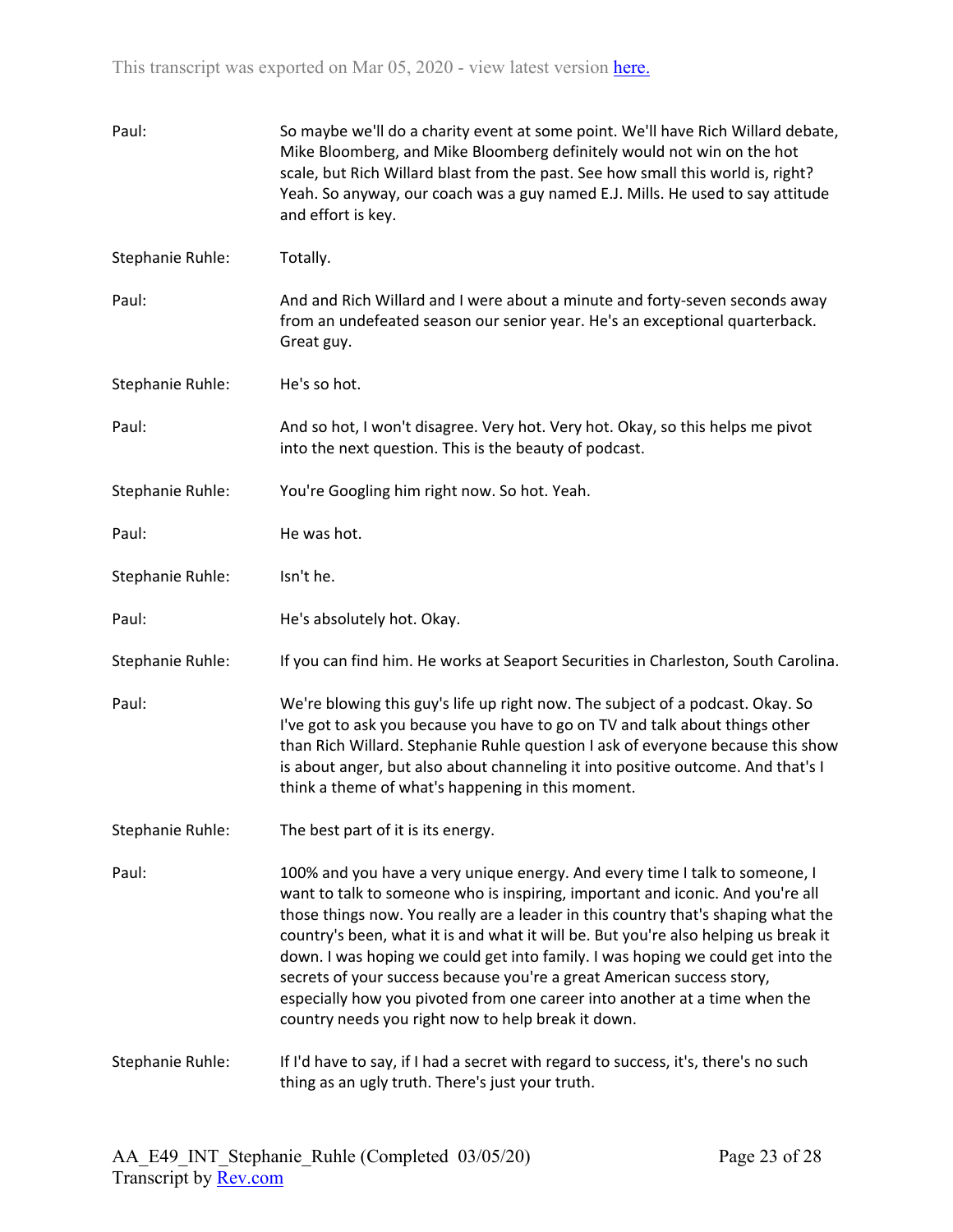| Paul:            | All right.                                                                                                                                                                                                                                                                                                                                                                                                                                                                                                                                                                                                                                                                                                                                                                                                                                                                                                 |
|------------------|------------------------------------------------------------------------------------------------------------------------------------------------------------------------------------------------------------------------------------------------------------------------------------------------------------------------------------------------------------------------------------------------------------------------------------------------------------------------------------------------------------------------------------------------------------------------------------------------------------------------------------------------------------------------------------------------------------------------------------------------------------------------------------------------------------------------------------------------------------------------------------------------------------|
| Stephanie Ruhle: | So if you can push shame away, if you can push embarrassment away and just<br>own your truth, you have a lot better chance of being successful, right? Instead,<br>we're putting on such a show or fraud, and we're hiding these secrets Because<br>we don't want people to see what we're insecure about or what we're weak at.<br>What if you just showed it. What if you just said it. If you owned your<br>weaknesses or your embarrassments, then they're not embarrassing anymore<br>because you own them.                                                                                                                                                                                                                                                                                                                                                                                           |
| Paul:            | I love that, and that's why I think you're a role model for so many people too.                                                                                                                                                                                                                                                                                                                                                                                                                                                                                                                                                                                                                                                                                                                                                                                                                            |
| Stephanie Ruhle: | Thank you.                                                                                                                                                                                                                                                                                                                                                                                                                                                                                                                                                                                                                                                                                                                                                                                                                                                                                                 |
| Paul:            | Especially in this environment that's combative and complicated and dynamic.                                                                                                                                                                                                                                                                                                                                                                                                                                                                                                                                                                                                                                                                                                                                                                                                                               |
| Stephanie Ruhle: | Because then they can't get you, right?                                                                                                                                                                                                                                                                                                                                                                                                                                                                                                                                                                                                                                                                                                                                                                                                                                                                    |
| Paul:            | Yeah.                                                                                                                                                                                                                                                                                                                                                                                                                                                                                                                                                                                                                                                                                                                                                                                                                                                                                                      |
| Stephanie Ruhle: | They want humiliate you and get you down. They can't if you wear your flaws.                                                                                                                                                                                                                                                                                                                                                                                                                                                                                                                                                                                                                                                                                                                                                                                                                               |
| Paul:            | I appreciate that very much and I think anyone listening no matter what their<br>background is, will appreciate that. But let me ask you another question that I<br>ask of all our guests, Stephanie Ruhle, what makes you happy?                                                                                                                                                                                                                                                                                                                                                                                                                                                                                                                                                                                                                                                                          |
| Paul:            | This is the quietest you've ever been in any of my experiences of being around<br>you.                                                                                                                                                                                                                                                                                                                                                                                                                                                                                                                                                                                                                                                                                                                                                                                                                     |
| Stephanie Ruhle: | What makes me happy?                                                                                                                                                                                                                                                                                                                                                                                                                                                                                                                                                                                                                                                                                                                                                                                                                                                                                       |
| Stephanie Ruhle: | Waking up every day. Opportunity. Being American. Being able to afford my life.<br>Being able to take care of my parents. Seeing my kids thrive. Seeing my kids with<br>my husband. Watching people who work with me and for me go on and do<br>amazing things with their lives.                                                                                                                                                                                                                                                                                                                                                                                                                                                                                                                                                                                                                           |
| Stephanie Ruhle: | What makes me happy? Building and maintaining real friends. It makes me so<br>happy to reconnect with people that are doing really well. It makes me so happy<br>to see people I believe in being successful and watching people not take from<br>one another. We're getting to a place I think where in my own career when I<br>was in my twenties I had such sharp elbows and in the short term it was great<br>because you could be so successful, but you're successful standing alone. And I<br>think that winning alone, it's fine because you're standing on a podium and<br>you're going, this is great. I'm the best, but it's lonely. And then when you lose<br>alone, it blows. And if you can change your mindset and really create a team<br>mindset, then winning on a team is way more fun because then when you lose<br>and you know you're going to lose, somebody else will pick you up. |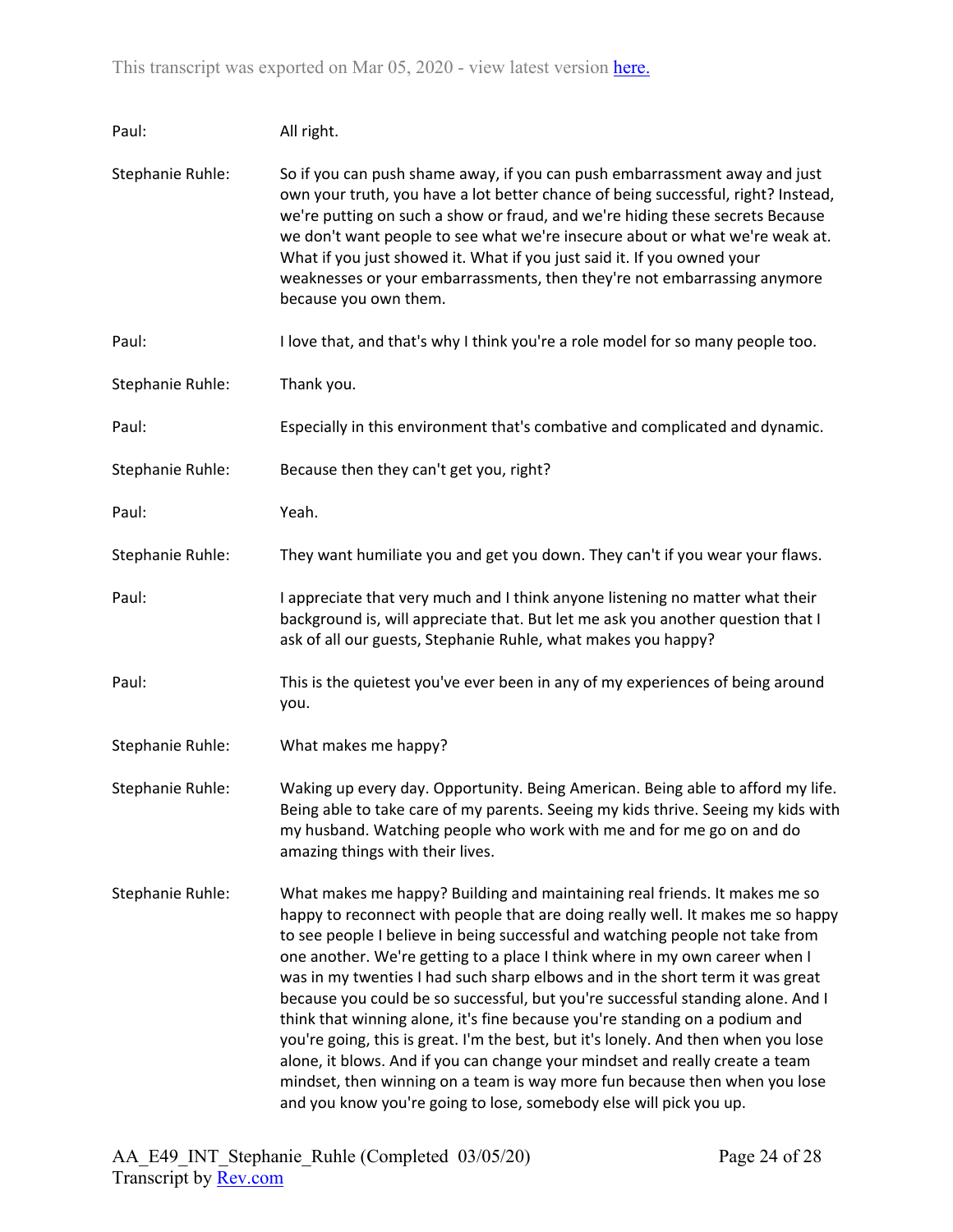| Stephanie Ruhle: | So what makes me happy is to create an environment where we're all honestly<br>trying to have a good time. And then even when we're losing, we're kind of<br>laughing our way through it because I've been on the other side that was such a<br>snake pit. And even if you're the biggest snake that's winning, you're still a<br>fucking snake. And I've been the other. And, so I'd rather not be.                                                                                                                                                                    |
|------------------|-------------------------------------------------------------------------------------------------------------------------------------------------------------------------------------------------------------------------------------------------------------------------------------------------------------------------------------------------------------------------------------------------------------------------------------------------------------------------------------------------------------------------------------------------------------------------|
| Paul:            | Thank you for that. In the Army we used to say, we all bond in the suck. You<br>need that continuity and that teamwork, but I think you bring that spirit to<br>everything you do. And I'm grateful for your friendship, for your leadership, for<br>your inspiration, for your tenacity. I think especially in a moment like this, you're<br>a leader of the moment right now. Like today, this week with the intersection of<br>Bloomberg and technology and business, and now you're the senior business<br>correspondent here at MSNBC. So congratulations on that. |
| Stephanie Ruhle: | Thank you.                                                                                                                                                                                                                                                                                                                                                                                                                                                                                                                                                              |
| Paul:            | But I'm grateful for your friendship. And the final aspect of our show is the<br>giving of the gifts because you are uniquely prepared, but I don't think you're<br>prepared for this. It's not a Rich Willard t-shirt, but                                                                                                                                                                                                                                                                                                                                             |
| Stephanie Ruhle: | Oh my gosh.                                                                                                                                                                                                                                                                                                                                                                                                                                                                                                                                                             |
| Paul:            | And you go on right for the liquor.                                                                                                                                                                                                                                                                                                                                                                                                                                                                                                                                     |
| Stephanie Ruhle: | Wow.                                                                                                                                                                                                                                                                                                                                                                                                                                                                                                                                                                    |
| Paul:            | So everybody gets, so I'll help you with this.                                                                                                                                                                                                                                                                                                                                                                                                                                                                                                                          |
| Stephanie Ruhle: | Now that I've said that drinking red wine makes me feel like a human cat. I'm<br>about to open a bottle of it.                                                                                                                                                                                                                                                                                                                                                                                                                                                          |
| Paul:            | It's not red wine. So we always pick an-                                                                                                                                                                                                                                                                                                                                                                                                                                                                                                                                |
| Stephanie Ruhle: | So exciting. WOW. Love it.                                                                                                                                                                                                                                                                                                                                                                                                                                                                                                                                              |
| Paul:            | American made whiskey and that is Fort Hamilton Double Barrel.                                                                                                                                                                                                                                                                                                                                                                                                                                                                                                          |
| Stephanie Ruhle: | Double Barrel.                                                                                                                                                                                                                                                                                                                                                                                                                                                                                                                                                          |
| Paul:            | And I thought about you and the fact that you're coming both barrels all the<br>time.                                                                                                                                                                                                                                                                                                                                                                                                                                                                                   |
| Stephanie Ruhle: | People say that to me all the time and I never know what that means.                                                                                                                                                                                                                                                                                                                                                                                                                                                                                                    |
| Paul:            | It means you're bringing it. You're bringing it.                                                                                                                                                                                                                                                                                                                                                                                                                                                                                                                        |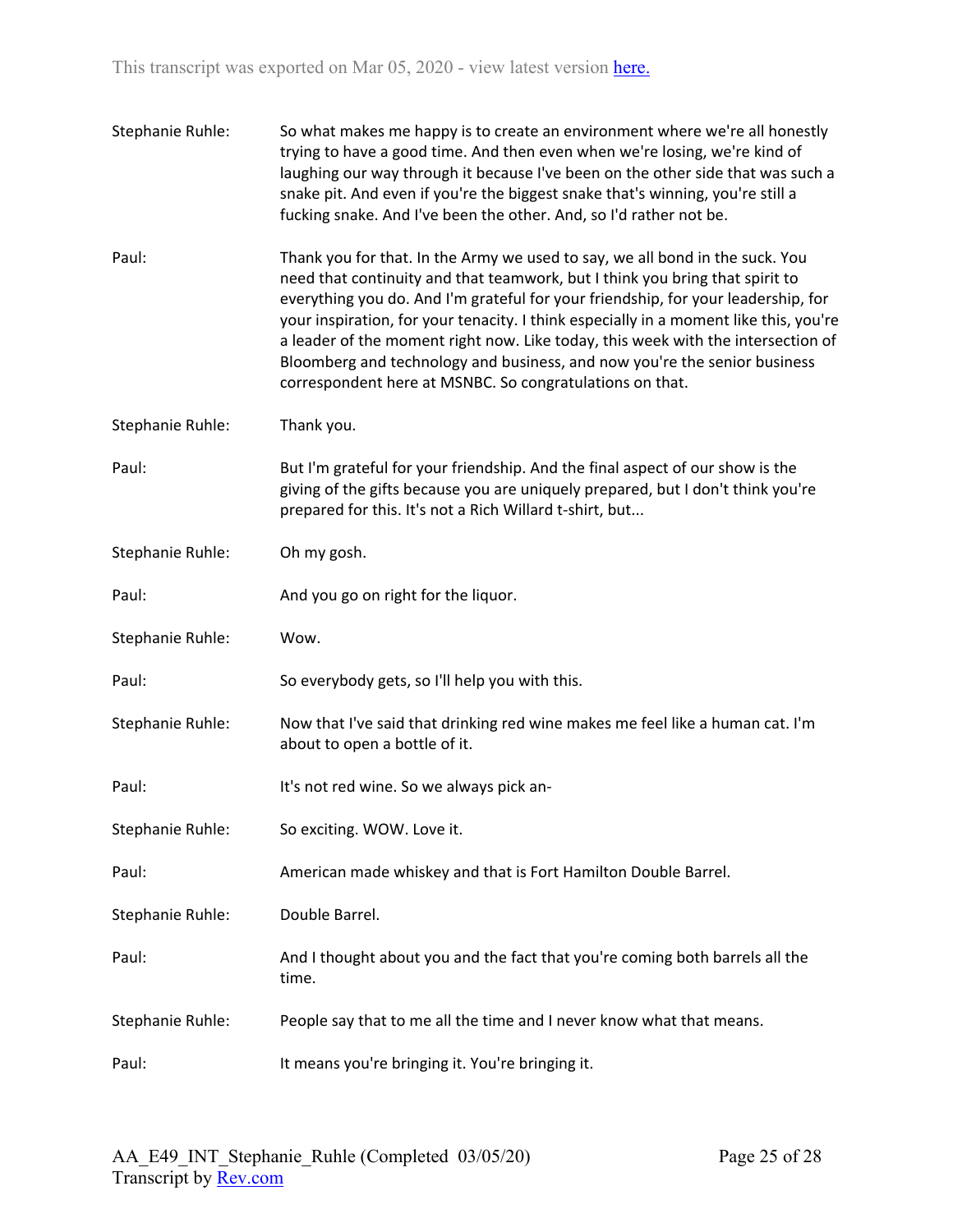| Stephanie Ruhle: | People have said that to me forever. They are like, I don't know why that didn't<br>go well and people are like, well you came at me with two barrels.                                               |
|------------------|------------------------------------------------------------------------------------------------------------------------------------------------------------------------------------------------------|
| Paul:            | It means you're not holding back and you're not holding back. And it's made in<br>Brooklyn. Fort Hamilton is the historic place in a military site here. And, so I<br>thought it'd be great for you. |
| Stephanie Ruhle: | Very excited about it.                                                                                                                                                                               |
| Paul:            | By the way, you did finish the margarita, which I think is awesome.                                                                                                                                  |
| Stephanie Ruhle: | I did.                                                                                                                                                                                               |
| Paul:            | You didn't answer salt or no salt normally?                                                                                                                                                          |
| Stephanie Ruhle: | Salt.                                                                                                                                                                                                |
| Paul:            | Salt, okay. And then you've got some gear-                                                                                                                                                           |
| Stephanie Ruhle: | Angry.                                                                                                                                                                                               |
| Paul:            | made by the veterans of Oscar Mike, 100% made in the USA.                                                                                                                                            |
| Stephanie Ruhle: | Where is it made, made?                                                                                                                                                                              |
| Paul:            | In Chicago.                                                                                                                                                                                          |
| Stephanie Ruhle: | Love it.                                                                                                                                                                                             |
| Paul:            | You guys are in Chicago made by veterans and super comfortable.                                                                                                                                      |
| Stephanie Ruhle: | Did you have your wife source it? She's in fashion.                                                                                                                                                  |
| Paul:            | No, but you know my wife, and you know Karen, and they are massive fans of<br>yours, but they approve of this message.                                                                               |
| Stephanie Ruhle: | Wow. I love it.                                                                                                                                                                                      |
| Paul:            | Yeah. I'm glad you like it.                                                                                                                                                                          |
| Stephanie Ruhle: | Blue and red because you're keeping it real.                                                                                                                                                         |
| Paul:            | Yes, absolutely.                                                                                                                                                                                     |
| Stephanie Ruhle: | Wow and peeps.                                                                                                                                                                                       |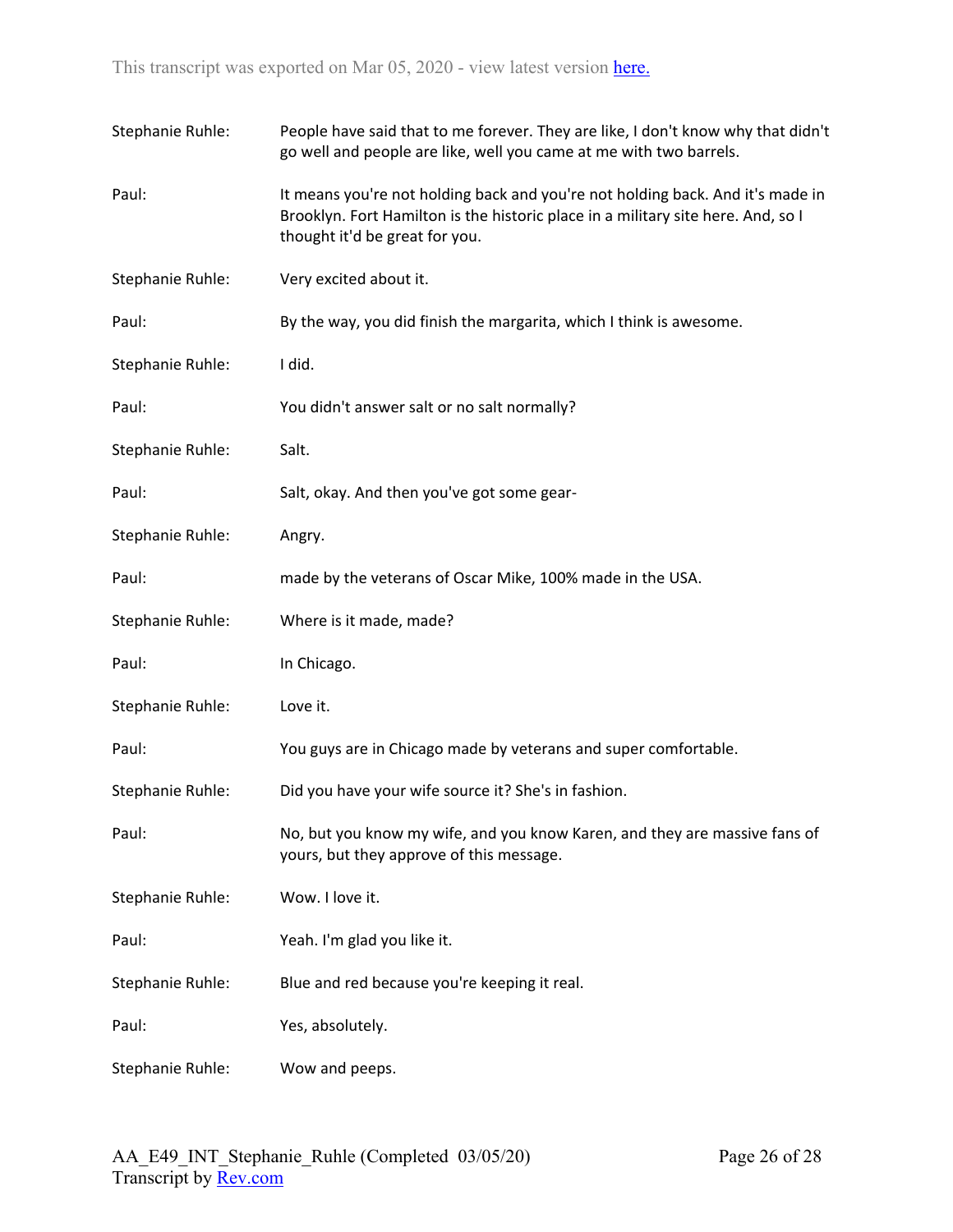| Paul:            | Yes, and here's the final question. The Rorschach test of our show. We started<br>the show around Easter of last year. Every single guest we've ever had has made<br>a choice. Stephanie Ruhle, there are three colors, blue, pink and yellow. Which<br>color of peeps would you choose and why? |
|------------------|--------------------------------------------------------------------------------------------------------------------------------------------------------------------------------------------------------------------------------------------------------------------------------------------------|
| Stephanie Ruhle: | Pink because who doesn't like hot pink and before E I wouldn't eat it like this.                                                                                                                                                                                                                 |
| Paul:            | You did it with the head pop too.                                                                                                                                                                                                                                                                |
| Stephanie Ruhle: | There you go. I go with pink because it's a hot pink and I'd freeze them. Because<br>if you've ever had frozen peeps they're delicious.                                                                                                                                                          |
| Paul:            | I love that. That's an insight that we've never had before.                                                                                                                                                                                                                                      |
| Stephanie Ruhle: | There you go. Or for a quick science project to do at your mom's house with<br>your kids. When you put one in a microwave for like 40 seconds, it like mutates<br>into like a monster. So I recommend that too.                                                                                  |
| Paul:            | That's amazing.                                                                                                                                                                                                                                                                                  |
| Stephanie Ruhle: | There you got it-                                                                                                                                                                                                                                                                                |
| Paul:            | You continue to give us amazing gifts of energy and positivity and insight.                                                                                                                                                                                                                      |
| Stephanie Ruhle: | There you go. So you can freeze a peep, you can microwave a peep and if you<br>do all after throwing down this Fort Hamilton, it'll make it even more exciting.                                                                                                                                  |
| Paul:            | Amazing. You're going to keep it exciting. You're going to bring spring break and<br>AP calculus to NBC and MSNBC for many years to come.                                                                                                                                                        |
| Stephanie Ruhle: | I'm going to try.                                                                                                                                                                                                                                                                                |
| Paul:            | But you're really, really inspiring voice and I'm grateful that you spent so much<br>time, especially with all going on right now this week.                                                                                                                                                     |
| Stephanie Ruhle: | Thank you.                                                                                                                                                                                                                                                                                       |
| Paul:            | And we're looking forward to seeing you continue to come with both barrels.                                                                                                                                                                                                                      |
| Stephanie Ruhle: | Thank you. You too.                                                                                                                                                                                                                                                                              |
| Paul:            | Thank you.                                                                                                                                                                                                                                                                                       |
| Stephanie Ruhle: | Together we rise.                                                                                                                                                                                                                                                                                |
| Paul:            | Together. Ladies and gentlemen, the great and powerful Stephanie Ruhle from<br>deep inside 30 Rock.                                                                                                                                                                                              |